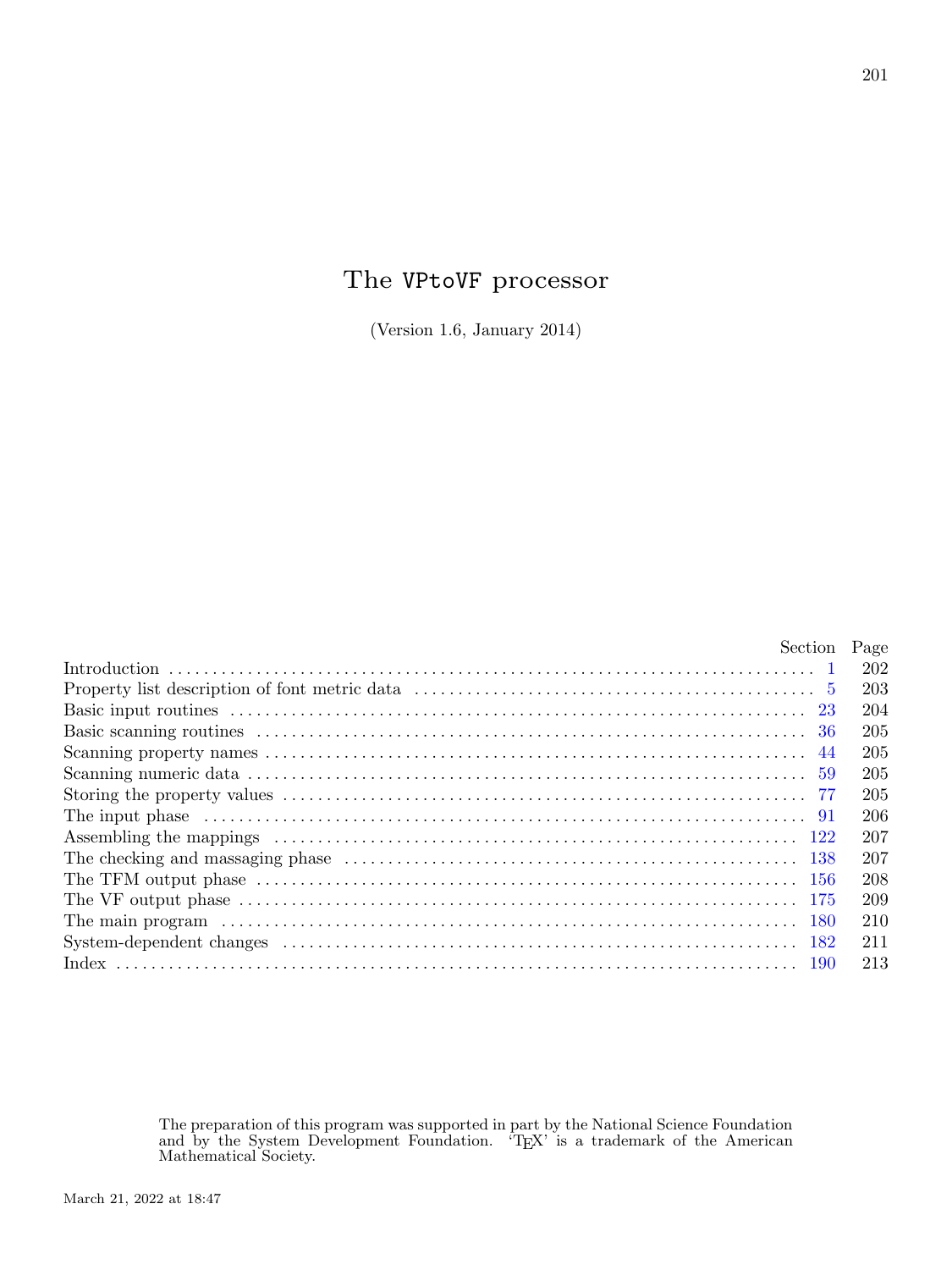<span id="page-1-0"></span>

**1\*. Introduction.** The VPtoVF utility program converts virtual-property-list ("VPL") files into an equivalent pair of files called a virtual font ("VF") file and a T<sub>E</sub>X font metric ("TFM") file. It also makes a thorough check of the given VPL file, so that the VF file should be acceptable to device drivers and the TFM file should be acceptable to T<sub>E</sub>X.

VPtoVF is an extended version of the program PLtoTF, which is part of the standard TEXware library. The idea of a virtual font was inspired by the work of David R. Fuchs who designed a similar set of conventions in 1984 while developing a device driver for ArborText, Inc. He wrote a somewhat similar program called PLFONT.

The *banner* string defined here should be changed whenever VPtoVF gets modified.

```
define \, my_name \equiv 'vptovf'define \text{banner} \equiv \text{This} \text{is} \text{with } V = \text{as} \text{or } V = \text{as} \text{or } V = \text{as} \text{or } V = \text{as} \text{or } V = \text{as} \text{or } V = \text{as} \text{or } V = \text{as} \text{or } V = \text{as} \text{or } V = \text{as} \text{or } V = \text{as} \text{or } V = \text{as} \text{or } V = \text{as} \text{or } V = \text{as} \text{or } V = \text{as} \text{or } V = \text{as} \text{or } V = \text{as} \
```
**2\*.** This program is written entirely in standard Pascal, except that it has to do some slightly systemdependent character code conversion on input. Furthermore, lower case letters are used in error messages; they could be converted to upper case if necessary. The input is read from *vpl file* , and the output is written on *vf file* and *tfm file* ; error messages and other remarks are written on the *output* file, which the user may choose to assign to the terminal if the system permits it.

The term *print* is used instead of *write* when this program writes on the *output* file, so that all such output can be easily deflected.

 $\text{define } print(\texttt{\#}) \equiv write(staterr, \texttt{\#})$  $\text{define } print\_ln(\texttt{\#}) \equiv write\_ln(\textit{stderr}, \texttt{\#})$  $\text{define } print\_ln(\texttt{\#}) \equiv write\_ln(\textit{stderr}, \texttt{\#})$  $\text{define } print\_ln(\texttt{\#}) \equiv write\_ln(\textit{stderr}, \texttt{\#})$  $\text{define } print\_real(\texttt{\#}) \equiv \text{fprint\_real}(\text{stderr}, \texttt{\#})$ **program**  $VP$ *to*  $VF$  ( $vpl$   $file$ *,*  $vf$   $file$ *,*  $tfm$   $file$ *,*  $output$ ); **const** *⟨* Constants in the outer block 3\* *⟩* **type** *⟨* Types in the outer block 23 *⟩* **var** *⟨* Globals in the outer block 5 *⟩ ⟨* Define *parse arguments* 182\* *⟩* **procedure** *initialize* ; *{* this procedure gets things started properly *}* **var** *⟨* Local variables for initialization 25 *⟩* **begin** *kpse set program name* (*argv* [0]*, my name* ); *parse arguments* ; *⟨* Set initial values 6\* *⟩* **end**;

**3\*.** The following parameters can be changed at compile time to extend or reduce VPtoVF's capacity.

*⟨* Constants in the outer block 3\* *⟩ ≡*

 $buf\_size = 3000;$  {length of lines displayed in error messages }

*max header bytes* = 1000; *{* four times the maximum number of words allowed in the TFM file header block, must be 1024 or less *}*

 $v f_s is i z e = 100000;$  { maximum length of *vf* data, in bytes }

 $max\_stack = 100; \{ maximum depth of simulated DVI stack \}$ 

 $max\_param\_words = 254$ ; {the maximum number of fontdimen parameters allowed}

 $max\_lig\_steps = 32510;$  { maximum length of ligature program, must be at most  $32767 - 257 = 32510$  }  $max\_terms = 5000;$  {the maximum number of distinct kern values}  $hash\_size = 32579;$ 

*{* preferably a prime number, a bit larger than the number of character pairs in lig/kern steps *}* This code is used in section 2\*.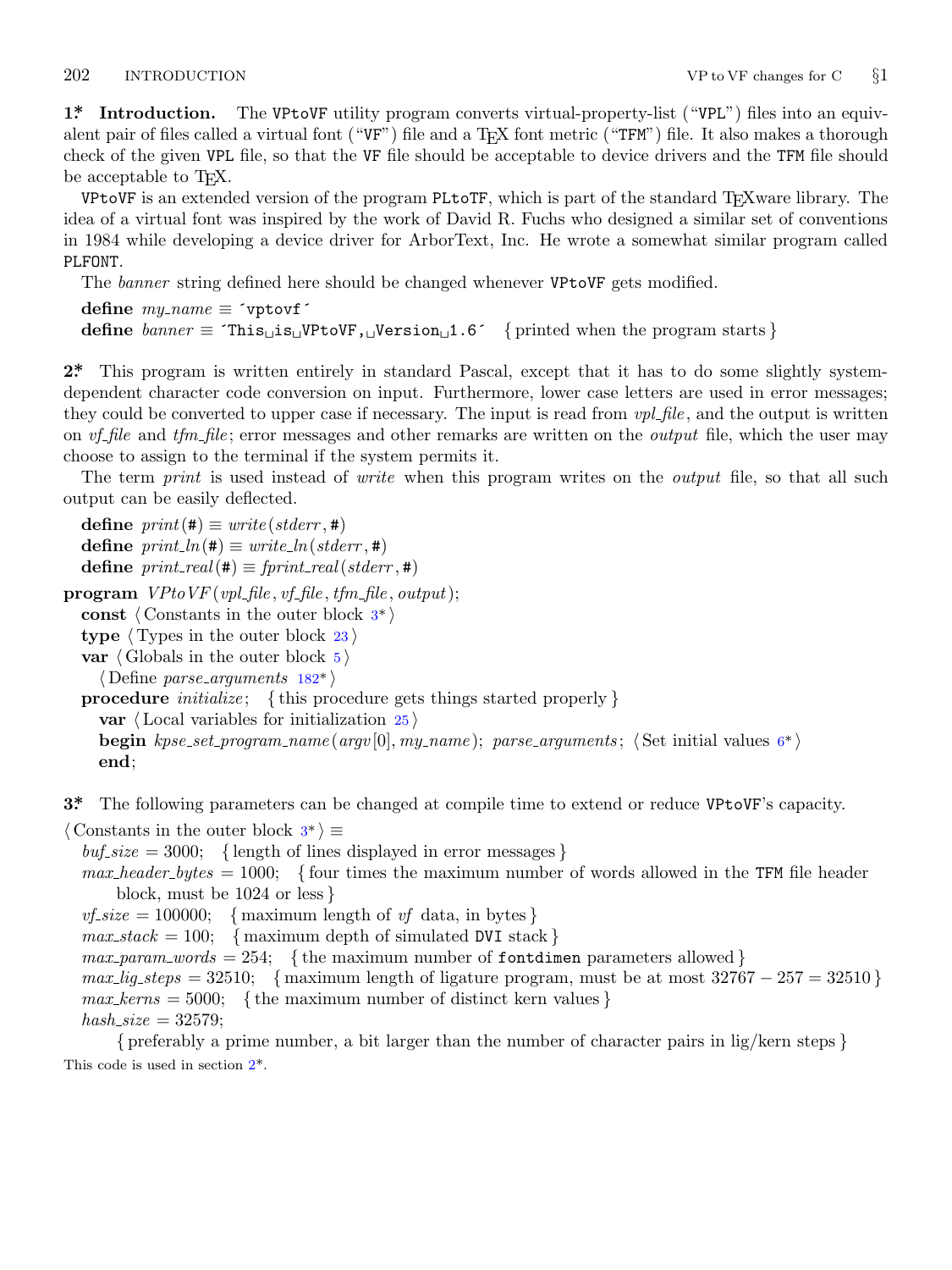<span id="page-2-0"></span>

**[6\\*](#page-1-0)**  $\langle$  Set initial values  $6^* \rangle \equiv$ *reset*(*vpl file , vpl name* ); **if** *verbose* **then begin** *print*(*banner* ); *print ln*(*version string* );

**end**;

See also sections 22\*, 26, 28, 30, 32\*, 45, 49, 68, 80, 84, and 148. This code is used in section 2\*.

**22\*.** On some systems you may have to do something special to write a packed file of bytes.

*⟨* Set initial values 6\* *⟩* +*≡*

*rewritebin*(*vf file , vf name* ); *rewritebin*(*tfm file , tfm name* );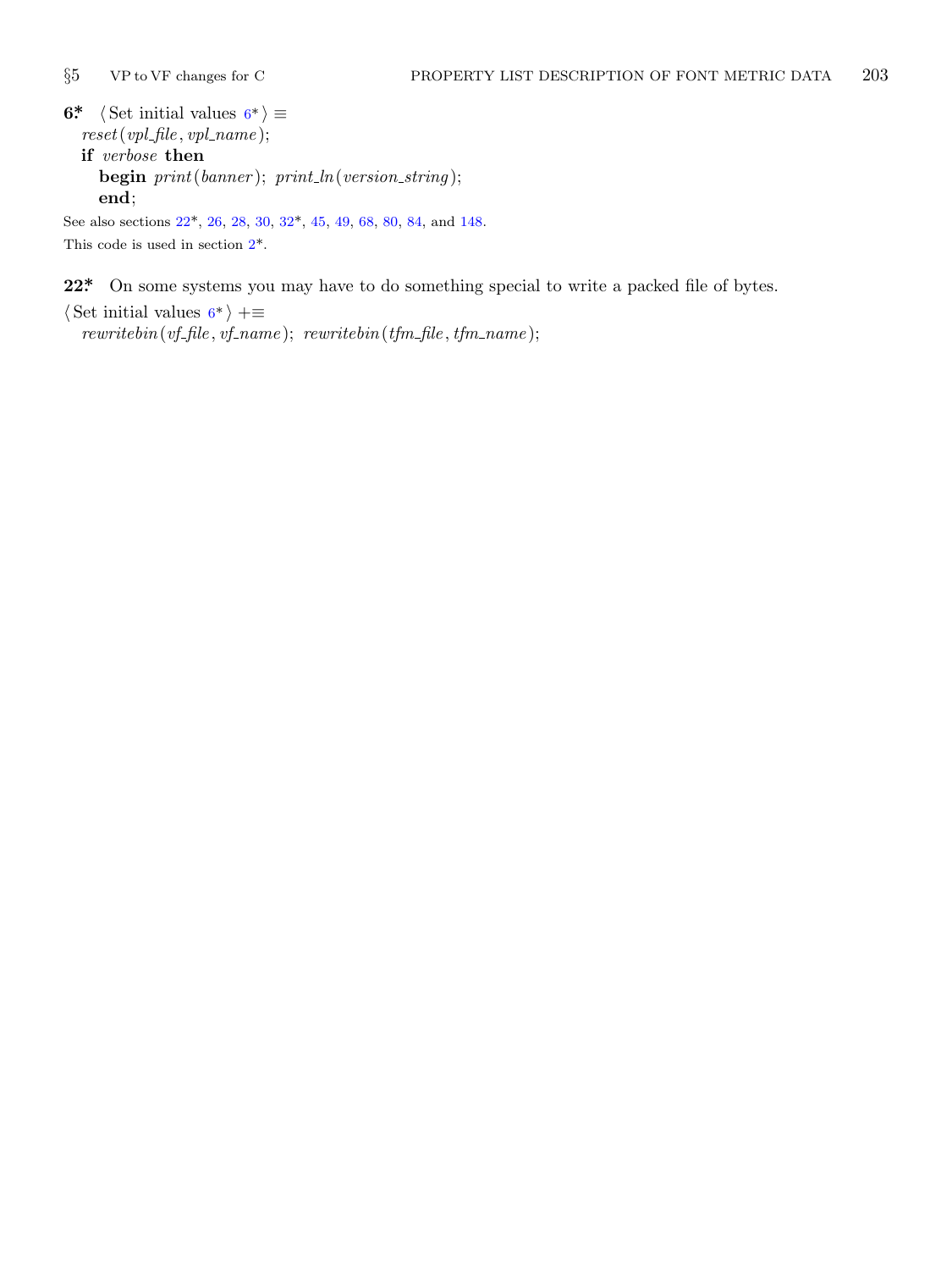## <span id="page-3-0"></span>204 BASIC INPUT ROUTINES VP to VF changes for C *§*23

**24\*.** One of the things VPtoVF has to do is convert characters of strings to ASCII form, since that is the code used for the family name and the coding scheme in a TFM file. An array *xord* is used to do the conversion from *char*; the method below should work with little or no change on most Pascal systems.

**define**  $char \equiv 0..255$ **define**  $first\_ord = 0$  { ordinal number of the smallest element of *char* } **define**  $last\_ord = 127$  { ordinal number of the largest element of *char* } *⟨* Globals in the outer block 5 *⟩* +*≡ xord* : **array** [*char* ] **of** *ASCII code* ; *{* conversion table *}*

**31\*.** Just before each C[HA](#page-2-0)RACTER property list is evaluated, the character code is printed in octal notation. Up to eight such codes appear on a line; so we have a variable to keep track of how many are currently there.

*⟨* Globals in the outer block 5 *⟩* +*≡*

*chars on line* : 0 *. .* 8; *{* the number of characters printed on the current line *} perfect*: *boolean*; *{* was the file free of errors? *}*

```
32* \langle Set initial values 6^* \rangle +≡
   \text{chars\_on\_line} \leftarrow 0; \text{ perfect} \leftarrow \text{true}; \{ \text{innocent until proved guilty} \}
```
**33\*.** The following routine prints an error message and an indication of where the error was detected. The error message should not include any final punctuation, since this procedure supplies its own.

```
\text{define } err\_print(\texttt{\#}) \equivbegin if chars_on_line > 0 then print\_ln(\tilde{\tau});
           print(#); show error context;
           end
```
procedure *show\_error\_context*; { prints the current scanner location } **var**  $k: 0$ ..  $\text{buf\_size}$ ; {an index into  $\text{buffer}$ } **begin**  $print\_ln(\lceil \frac{\cdot}{\cdot} \rfloor \cdot (line : 1, \rceil, \rceil))$ ; **if**  $\neg left\_ln$  **then**  $print(\uparrow \dots \uparrow);$ **for**  $k \leftarrow 1$  **to** *loc* **do**  $print(buffer[k])$ ; { print the characters already scanned }  $print\_ln(\ulcorner\!\!\lrcorner\urcorner);$ **if**  $\neg left\_ln$  **then**  $print(\uparrow \bot \bot \bot \cdot)$ ; **for**  $k \leftarrow 1$  **to** *loc* **do**  $print(\tilde{\theta})$ ; {space out the second line } **for**  $k \leftarrow loc + 1$  **to** *limit* **do**  $print(buffer[k])$ ; { print the characters yet unseen } **if**  $\text{right\_ln}$  **then**  $\text{print\_ln}(\lceil \cdot \rceil)$  **else**  $\text{print\_ln}(\lceil \cdot \rceil)$ ;  $chars\_on\_line \leftarrow 0; perfect \leftarrow false;$ **end**;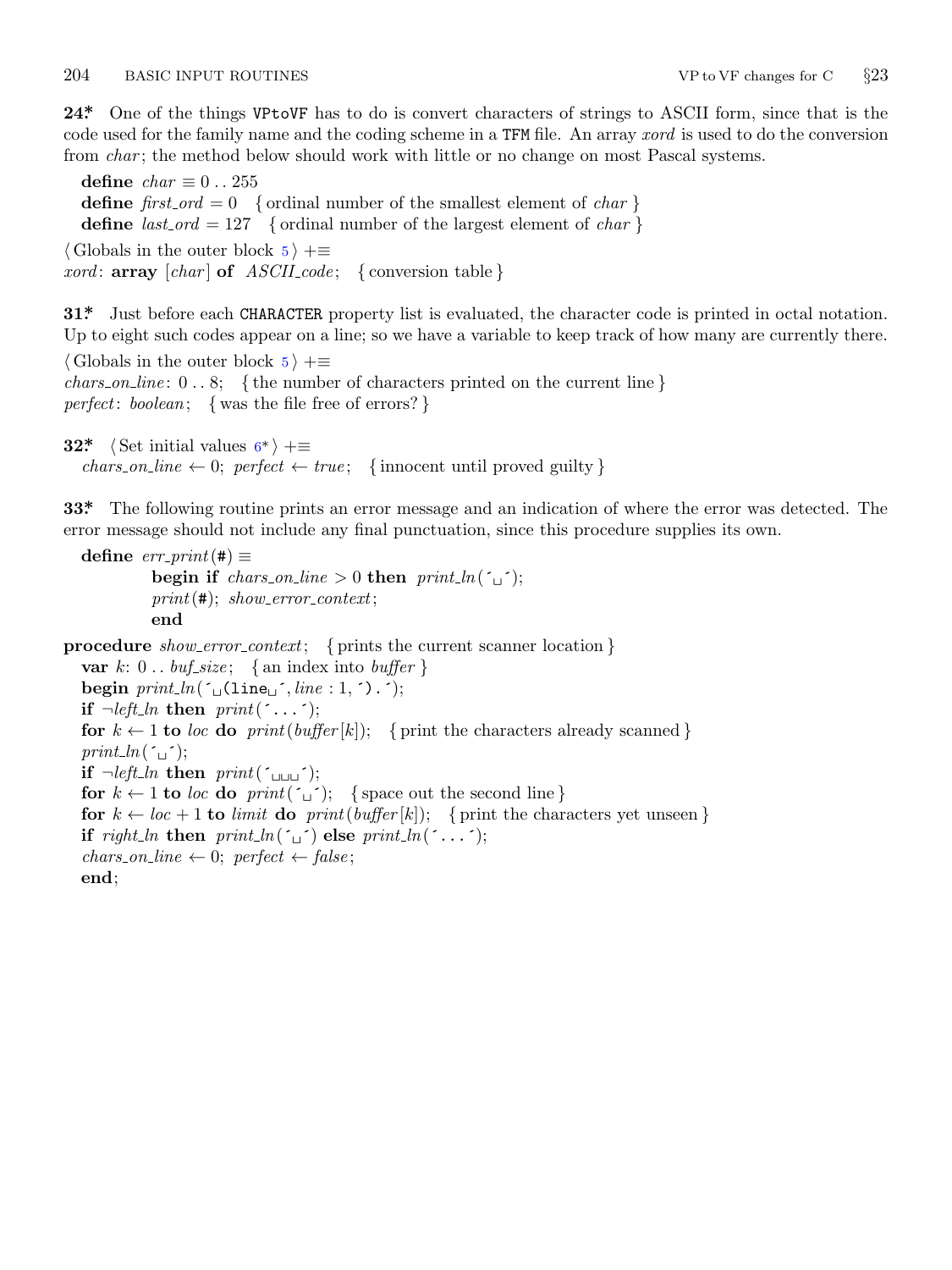<span id="page-4-0"></span>

89\* When we are nearly ready to output the TFM file, we will set  $index[p] \leftarrow k$  if the dimension in  $memory[p]$ is being rounded to the *k*th element of its list.

**define** *index ≡ index var* **define** *class ≡ class var*

*⟨* Globals in the outer block 5 *⟩* +*≡*

*index* : **array** [*pointer* ] **of** *byte* ;

*excess* : *byte* ; *{* number of words to remove, if list is being shortened *}*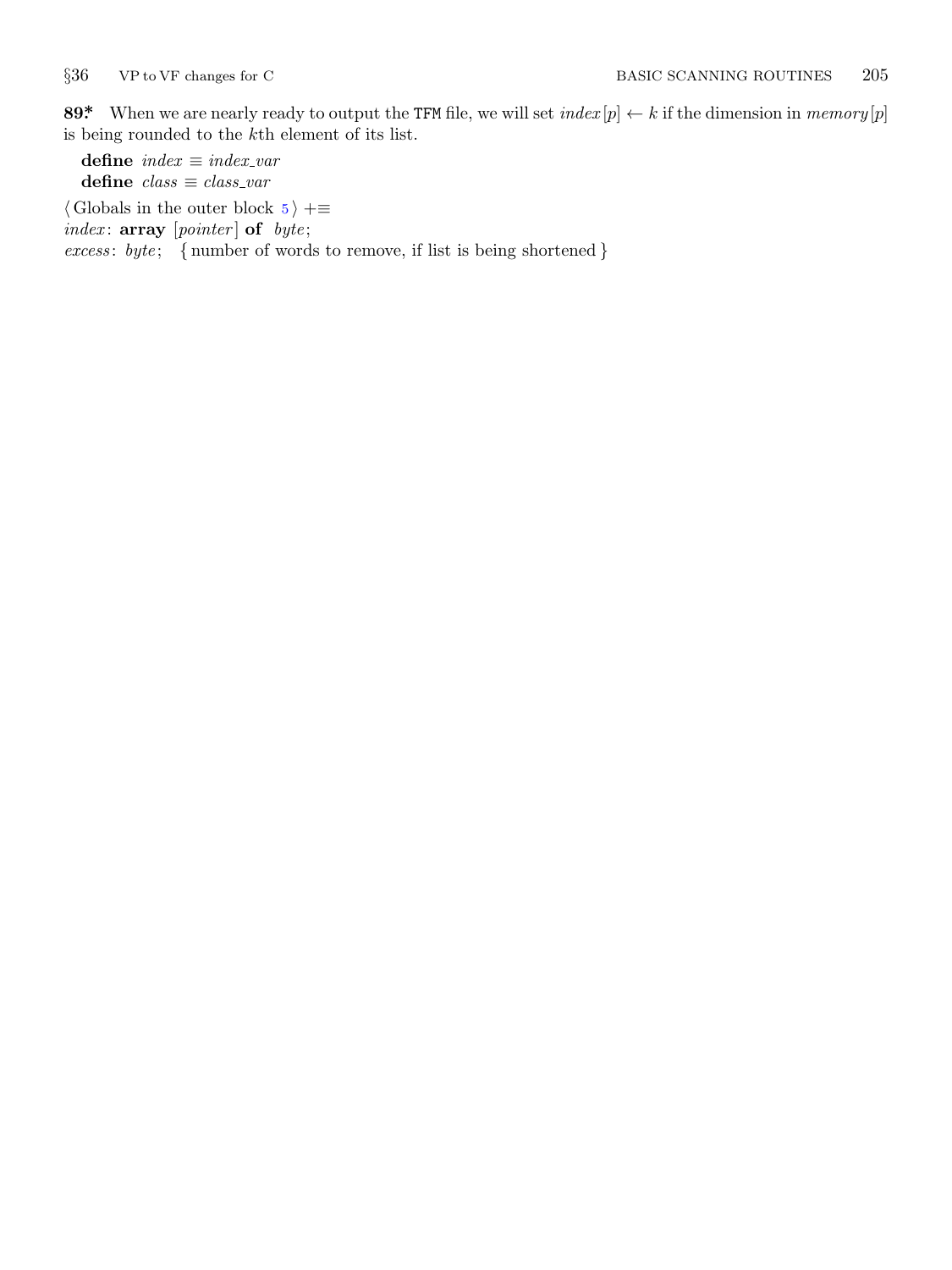<span id="page-5-0"></span>

**118\*.** Finally we come to the part of VPtoVF's input mechanism that is used most, the processing of individual character data.

*⟨* Read character info list 118\* *⟩ ≡* **begin**  $c \leftarrow get\_byte$ ; {read the character code that is being specified } **if** *verbose* **then**  $\langle$ Print *c* in octal notation 137 $\rangle$ ; **while** *level* = 1 **do begin while**  $cur\_char = " \sqcup"$  **do**  $get\_next;$ **if**  $cur\_char = "(" then \langle Read a character property 119 \rangle)$ **else if** *cur char* = ")" **then** *skip to end of item* **else** *junk error* ; **end**; **if**  $char\_wd[c] = 0$  **then**  $char\_wd[c] \leftarrow sort\_in(width, 0);$  {legitimatize  $c$ } *finish inner property list*; **end** This code is used in section 180.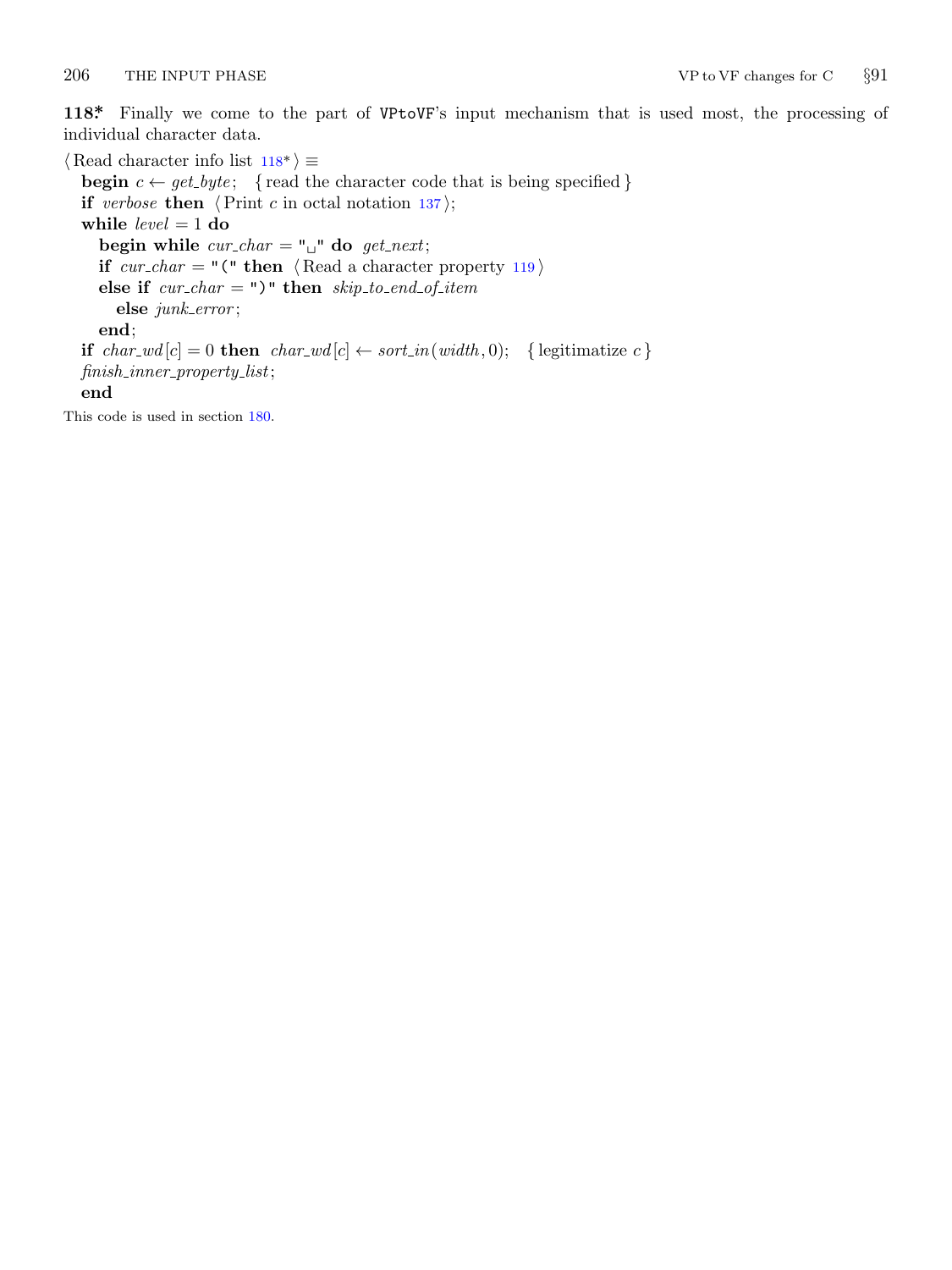<span id="page-6-0"></span>

**144\* define**  $round\_message(\textbf{\#}) \equiv$ 

**if** *delta >* 0 **then begin** *print*(´I␣had␣to␣round␣some␣´*,* #*,* ´s␣by␣´);  $print\_real(((delta + 1) \text{ div } 2) / \text{4000000}), 1, 7); \text{ } print\_ln(\text{1 units.}$ **end**

*⟨*Put the width, height, depth, and italic lists into final form 144\* *⟩ ≡*  $delta \leftarrow shorten(width, 255); set\_indices(width, delta); round\_message('width);$  $delta \leftarrow shorten(height, 15); set\_indices(height, delta); round\_message(\text{height}^{\prime});$  $delta \leftarrow shorten(depth, 15); set\_indices(depth, delta); round\_message(\text{`depth}^{-};$  $delta \leftarrow shorten (italic, 63); set\_indices (italic, delta); round\_message ('italic<sub>□</sub> correction');$ This code is used in section 139.

**152\*.** (More good stuff from TFtoPL.)

*ifdef* (´notdef´) **function**  $f(h, x, y : \text{ind}x)$ :  $\text{ind}x$ ; **begin end**; *{* compute *f* for arguments known to be in *hash* [*h*] *} endif* (´notdef´) **function**  $eval(x, y : \text{ind}x)$ :  $\text{ind}x$ ; {compute  $f(x, y)$  with hashtable lookup} **var** *key* : *integer* ; *{* value sought in hash table *}* **begin**  $key \leftarrow 256 * x + y + 1$ ;  $h \leftarrow (1009 * key) \text{ mod } hash\_size$ ; **while**  $hash[h] > key$  **do if**  $h > 0$  **then**  $decr(h)$  **else**  $h \leftarrow hash\_size$ ; **if**  $hash[h] < key$  **then**  $eval \leftarrow y$  {not in ordered hash table }  $\textbf{else } eval \leftarrow f(h, x, y);$ **end**;

**153\*** Pascal's beastly convention for *forward* declarations prevents us from saying **function**  $f(h, x, y)$ : *indx* ): *indx* here.

**function**  $f(h, x, y : \text{ind}x)$ :  $\text{ind}x$ ; **begin case** *class* [*h*] **of** *simple* : *do nothing* ; left\_z: **begin**  $class[h] \leftarrow pending; lig\_z[h] \leftarrow eval(lig\_z[h], y); class[h] \leftarrow simple;$ **end**; right\_z: **begin**  $class[h] \leftarrow pending; lig\_z[h] \leftarrow eval(x, lig\_z[h]); class[h] \leftarrow simple;$ **end**;  $both\_z: \textbf{begin } \textit{ class}[h] \leftarrow pending; \textit{ lig\_z}[h] \leftarrow eval(\textit{eval}(x, lig\_z[h]), y); \textit{class}[h] \leftarrow simple;$ **end**; pending: begin x\_lig\_cycle  $\leftarrow x$ ; y\_lig\_cycle  $\leftarrow y$ ; lig\_z[h]  $\leftarrow$  257; class[h]  $\leftarrow$  simple; **end**; *{* the value 257 will break all cycles, since it's not in *hash }*

**end**; *{* there are no other cases *}*  $f \leftarrow lig_zz[h];$ 

**end**;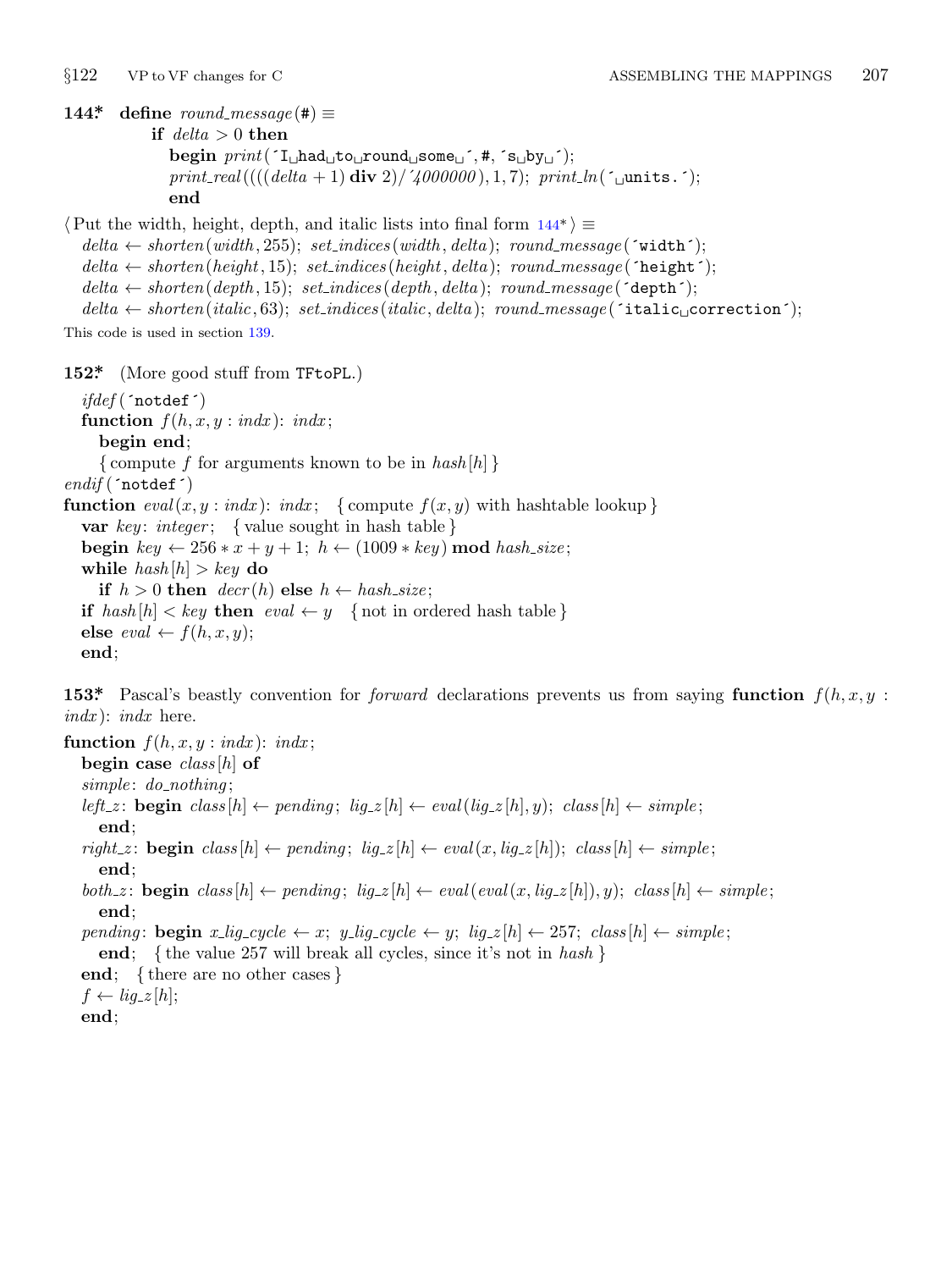<span id="page-7-0"></span>**156\*. The TFM output phase.** Now that we know how to get all of the font data correctly stored in VPtoVF's memory, it only remains to write the answers out.

First of all, it is convenient to have an abbreviation for output to the TFM file:

**define**  $out(\textbf{\#}) \equiv putbyte(\textbf{\#}, \textit{tfm}\_\textit{file})$ 

**165\*** When a scaled quantity is output, we may need to divide it by *design\_units*. The following subroutine takes care of this, using floating point arithmetic only if  $design\_units \neq 1.0$ .

```
procedure out_scaled (x : \text{fix\_word}); { outputs a scaled \text{fix\_word}}
   var n: byte ; { the first byte after the sign }
      m: 0 . . 65535; { the two least significant bytes }
   \text{begin if } \textit{fabs}(x/\textit{design\_units}) \geq 16.0 \text{ then}\text{begin } print(\text{The} \text{``relative} \text{''dimension}; \text{``interall}(x/4000000, 1, 3);print ln(´␣is␣too␣large.´); print(´␣␣(Must␣be␣less␣than␣16*designsize´);
      if design\_units \neq unity then
          begin print(\neg -); print(\neg -); print(\neg -); print(\neg -); print(\neg -); print(\neg -); print(\neg -); print(\neg -); print(\neg -); print(\neg -); print(\neg -); print(\neg -); print(\neg -); print(\neg -); print(\neg -); print(\neg -); print(\neg -); print(\neg -); print(\neg -); print(\neg -); print(\neg -); print(\neg -); print(\neg -); print(\neg -)end;
      print_ln(´)´); x \leftarrow 0;
      end;
   if design\_units \neq unity then x \leftarrow round((x/design\_units) * 1048576.0);if x < 0 then
      begin out(255); x \leftarrow x + '100000000;if x \leq 0 then x \leftarrow 1;
      end
   else begin out(0);
      if x \ge 100000000 then x \leftarrow 777777777;
      end;
   n ← x div '200000; m ← x mod '200000; out(n); out(m \textbf{ div } 256); out(m \textbf{ mod } 256);
   end;
```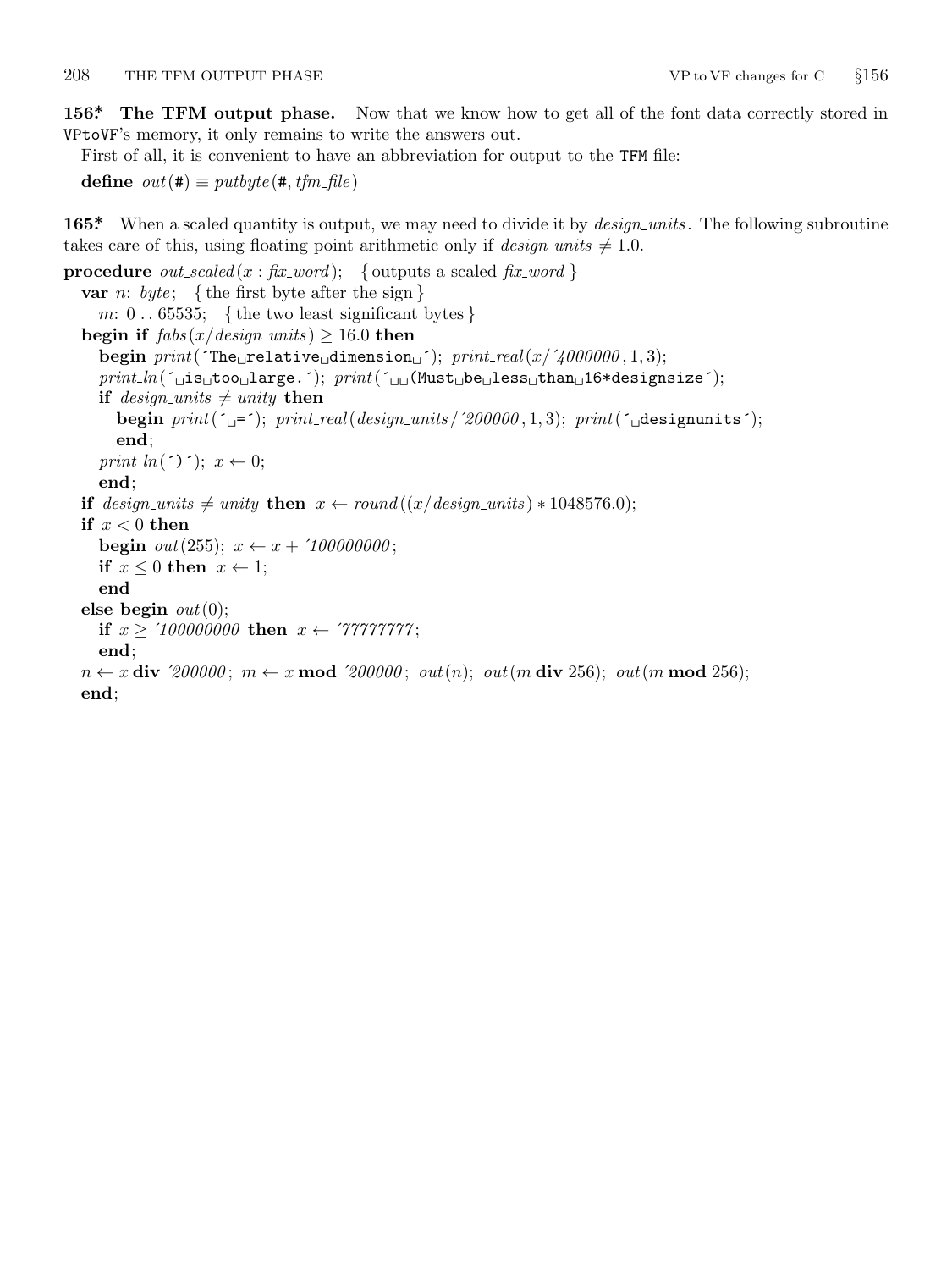<span id="page-8-0"></span>

# **175\*. The VF output phase.** Output to *vf file* is considerably simpler.

**define**  $id\_byte = 202$  { current version of VF format } **define**  $vout(\textbf{\#}) \equiv putbyte(\textbf{\#}, vf\text{-}file)$ *⟨* Globals in the outer block 5 *⟩* +*≡*

*vcount*: *integer* ; *{* number of bytes written to *vf file }*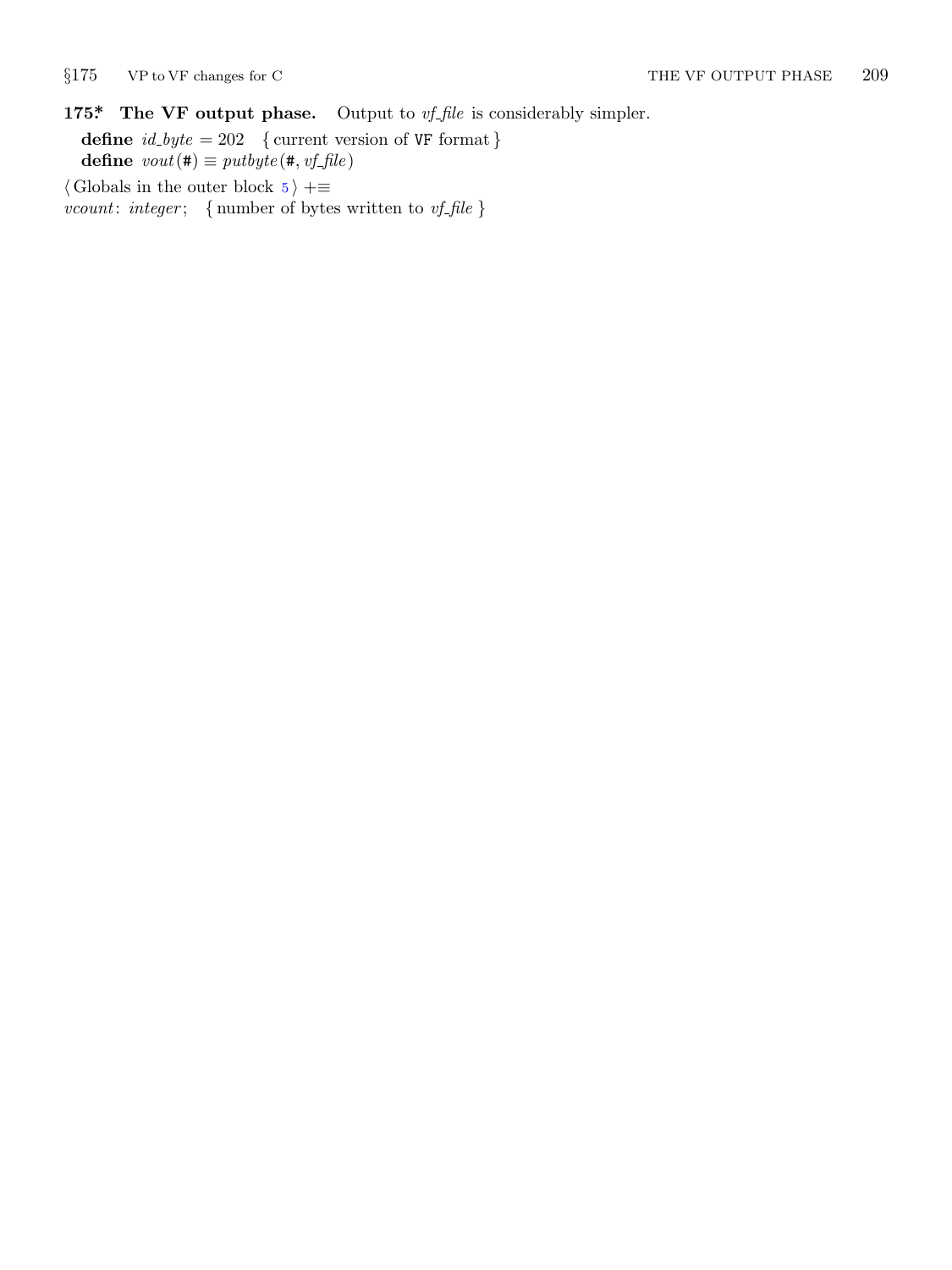<span id="page-9-0"></span>210 THE MAIN PROGRAM VP to VF changes for C

*§*180

181\* Here is where VPtoVF begins and ends.

**begin** *initialize* ; *name enter* ; *read input* ; **if** *verbose* **then**  $print\_ln($ *corr and check* ; *⟨* Do the TFM output 157 *⟩* ; *vf output* ; **if**  $\neg perfect$  **then**  $\text{uexit}(1);$ **end** .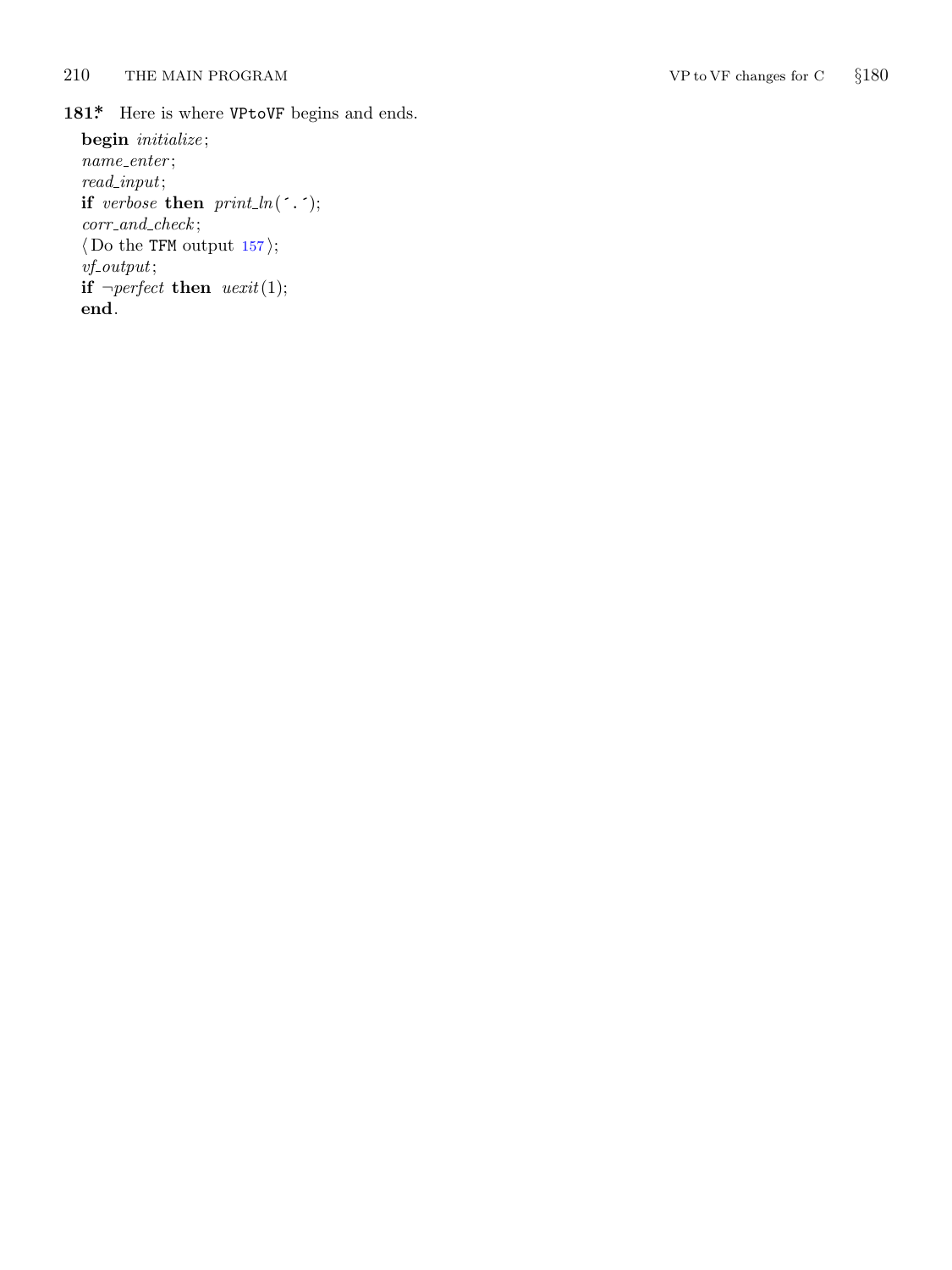<span id="page-10-0"></span>

```
182*. System-dependent changes. Parse a Unix-style command line.
  define options[option\_index].name, \textbf{\#}) = 0)⟨ Define parse arguments 182* ⟩ ≡
procedure parse arguments ;
  const n\text{-}options = 3; \{ Pascal won't count array lengths for us. \}var long options : array [0 . . n options ] of getopt struct;
     getopt return val : integer ; option index : c int type ; current option: 0 . . n options ;
  begin ⟨Initialize the option variables 187* ⟩;
  ⟨ Define the option table 183* ⟩;
  repeat getopt_return_val \leftarrow getopt_long_only(argc, argv, '', long_options, address_of(option_index));
    if \text{get} \text{opt}\text{-} \text{return}\text{-}\text{val} = -1 then
       begin do nothing ; {End of arguments; we exit the loop below. }
       end
    else if \text{getopt-return\_val} = "?" then
         begin usage (my name ); { getopt has already given an error message. }
         end
       else if argument is (´help´) then
            begin usage help(VPTOVF HELP, nil);
            end
         else if argument is (´version´) then
              begin print version and exit(banner , nil, ´D.E.␣Knuth´, nil);
              end; {Else it was a flag; getopt has already done the assignment. }
  until getopt\_return\_val = -1; {Now optind is the index of first non-option on the command line. We
         must have one to three remaining arguments. }
  if (optind + 1 ̸= argc) ∧ (optind + 2 ̸= argc) ∧ (optind + 3 ̸= argc) then
    begin write ln(stderr , my name , ´:␣Need␣one␣to␣three␣file␣arguments.´); usage (my name );
    end;
  vpl_name \leftarrow extend\_filename(cmdline(optind), \text{`vpl`});if \text{optind} + 2 \leq \text{argc} then
    begin { Specified one or both of the output files. }
    vf-name \leftarrow extend_filename (cmdline (optind + 1), \forallr \cdot);
    if \text{optind} + 3 \leq \text{argc} then
       begin { Both. }
       tfm_name \leftarrow extend_filename(cmdline(optind + 2), \text{`tfm'});end
    else begin { Just one. }
       tfm_name \leftarrow make\_suffix(cmdline(optind + 1), \text{`tfm'});end;
    end
  else begin { Neither. }
    vf_name \leftarrow basename_change_suffix (vpl_name, \cdot .vpl\cdot, \cdotvf\cdot);
    tfm_name \leftarrow \text{basename\_change\_suffix}(\text{vpl_name}, \text{`.vpl`, `.tfm`});end;
  end;
This code is used in section 2*.
```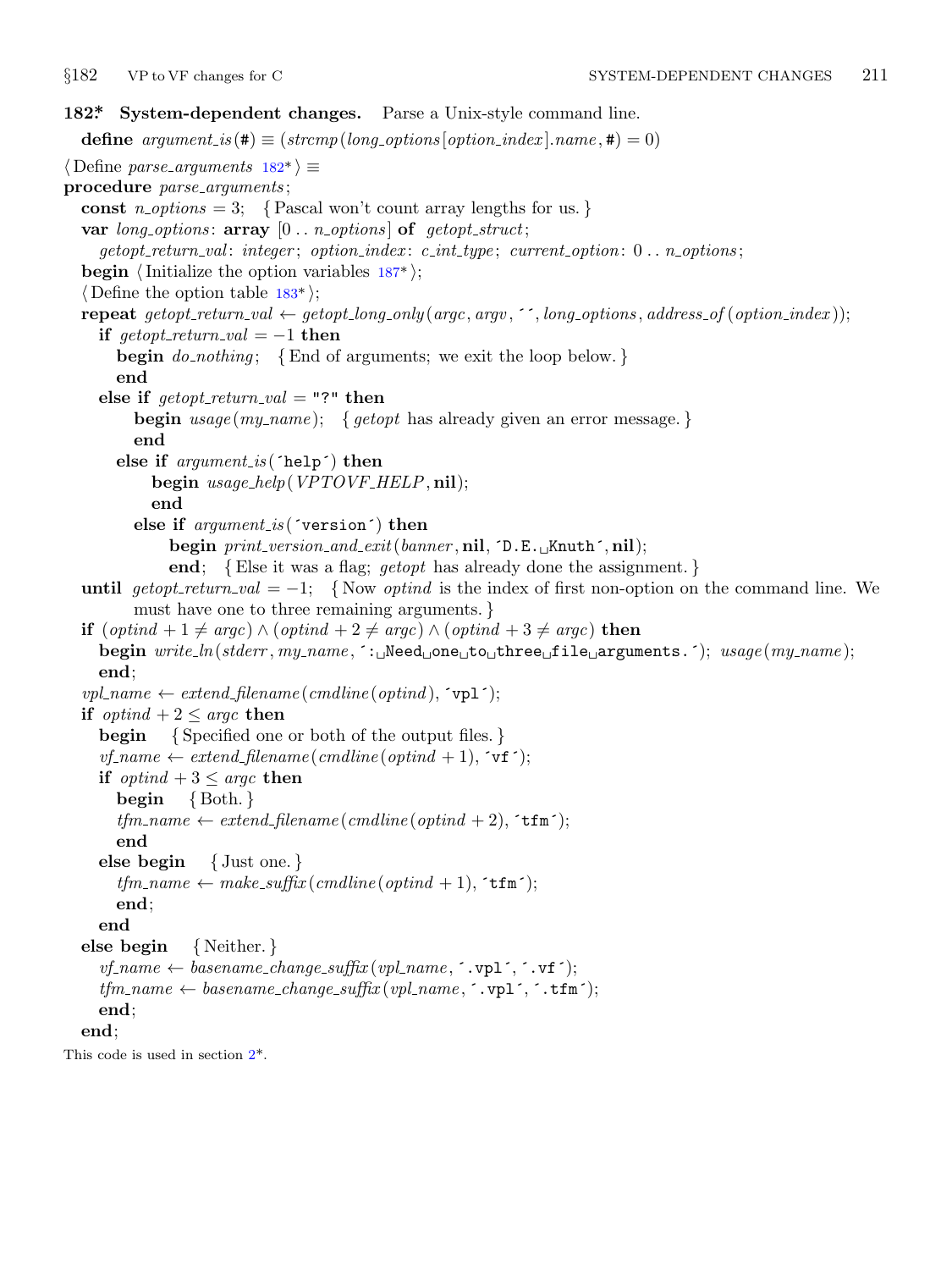## <span id="page-11-0"></span>212 SYSTEM-DEPENDENT CHANGES VP to VF changes for C *§*183

**183\*.** Here are the opt[ions](#page-10-0) we allow. The first is one of the standard GNU options.

*⟨* Define the option table 183\* *⟩ ≡*  $current\_option \leftarrow 0; long\_options[current\_option].name \leftarrow 'help';$  $long\_options[current\_option].has\_arg \leftarrow 0; long\_options[current\_option].flag \leftarrow 0;$  $long\_\textit{options}$  [*current\_option*]*.val*  $\leftarrow$  0; *incr* (*current\_option*); See also sections 184\*, 185\*, and 188\*.

This code is used in section 182\*.

**184\*.** Another of the standard options.

*⟨* Define the option table 183\* *⟩* +*≡*  $long\_options[current\_option].name \leftarrow 'version'; long\_options[current\_option].has\_arg \leftarrow 0;$  $long\_options$  [current\_option].  $flag \leftarrow 0$ ;  $long\_options$  [current\_option].  $val \leftarrow 0$ ;  $incr$  (current\_option);

**185\*.** Print progress information?

*⟨* Define the option table 183\* *⟩* +*≡*  $long\_options[current\_option].name \leftarrow 'verpose'; long\_options[current\_option].has_arg \leftarrow 0;$  $long-options$  [*current\_option*]*.flag*  $\leftarrow$  *address\_of* (*verbose*); *long\_options* [*current\_option*]*.val*  $\leftarrow$  1; *incr* (*current option*);

**186\*.** The global variable *verbose* determines whether or not we print progress information. *⟨* Globals in the outer bl[ock](#page-10-0) 5 *⟩* +*≡ verbose* : *c int type* ;

**187\*.** It starts off *false* .

*⟨*Initialize the option variables 187\* *⟩ ≡ verbose ← false* ; This code is used in section 182\*.

188<sup>\*</sup> An element with all zeros always ends the list.

*⟨* Define the option table 183\* *⟩* +*≡*  $long\_options$  [*current\_option*]*.name*  $\leftarrow 0$ ; *long\_options* [*current\_option*]*.has\_arg*  $\leftarrow 0$ ;  $long\_options[current\_option]$ *.*  $flag \leftarrow 0$ ;  $long\_options[current\_option]$ *.*  $val \leftarrow 0$ ;

**189\*.** Global filenames.

*⟨* Globals in the outer block 5 *⟩* +*≡ vpl name , tfm name , vf name* : *const c string* ;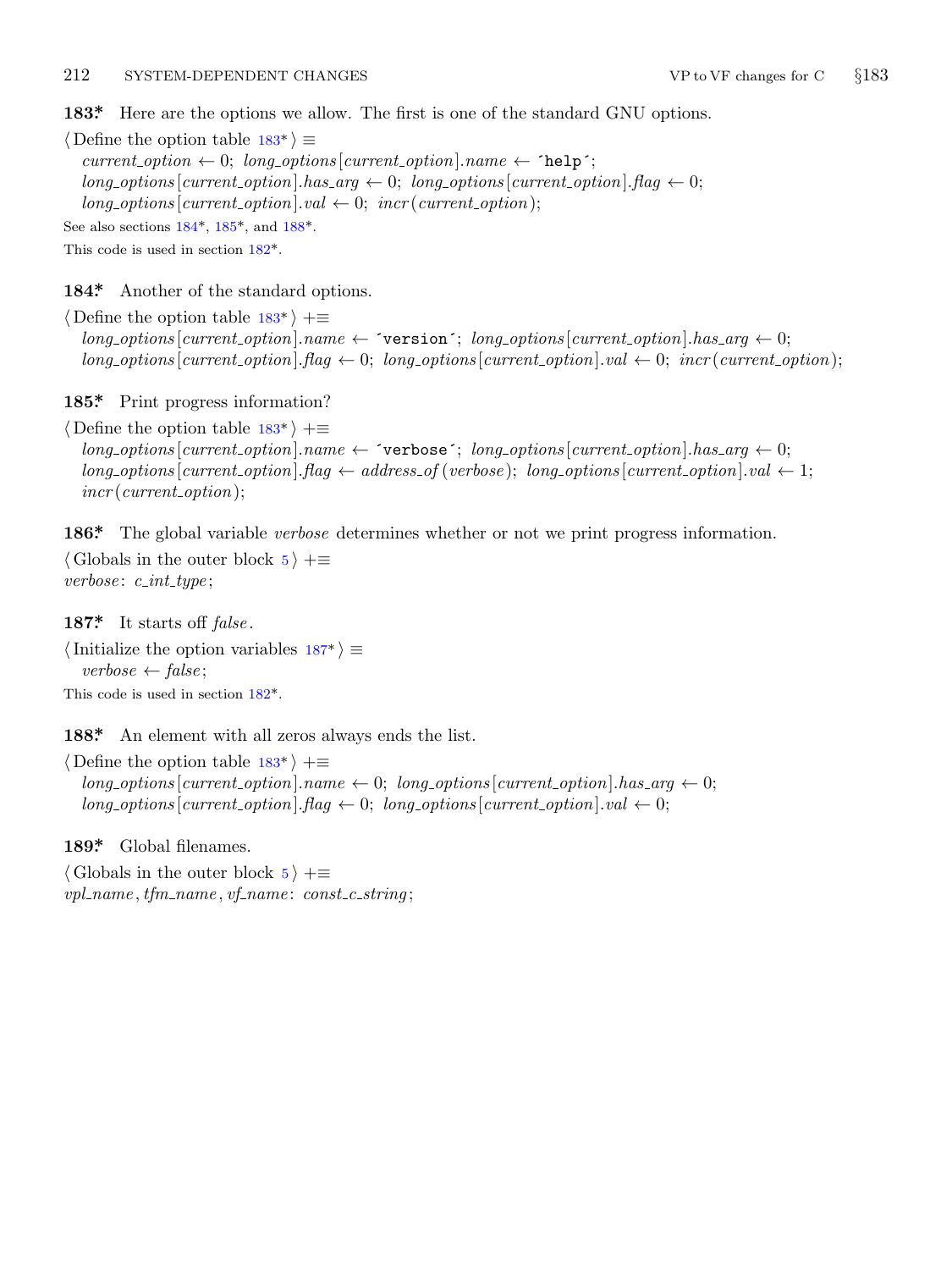<span id="page-12-0"></span> $§190$ VP to VF changes for C

 $190<sup>*</sup>$  Index. Pointers to error messages appear here together with the section numbers where each identifier is used.

The following sections were changed by the change file: 1, 2, 3, 6, 22, 24, 31, 32, 33, 89, 118, 144, 152, 153, 156, 165, 175, 181, 182, 183, 184, 185, 186, 187, 188, 189, 190.

 $-$ help:  $183*$  $-$ verbose:  $185$ <sup>\*</sup>  $-version: 184*$  $a: 39.$ A cycle of NEXTLARGER...: 142.  $acc: 60, 61, 62, 63, 64, 65, 72, 74, 76.$  $address\_of: 182^*185^*$ An "R" or "D" ... needed here: 72. argc:  $182^*$  $argument_is: 182*$  $argv: 2^* 182^*$  $ASCII\ code: 23, 24, 36, 44, 46, 60.$ At most 256 VARCHAR specs...: 120. backup:  $\frac{38}{62}$ , 62, 63, 64, 112.  $bad\_indent: 35.$ banner:  $1, 6, 182$ \* basename\_change\_suffix:  $182^*$ bc:  $158, 159, 160, 163, 164, 169, 177.$ bchar: 77, 80, 95, 149, 154, 155, 167, 168, 171. bchar\_label: 82, 84, 112, 139, 145, 154, 168. boolean: 29, 31, 41, 50, 72, 77, 113, 128, 138, 150, 158, 167. BOT piece of character...:  $141$ . *both\_z*:  $\underline{146}$ , 150, 151, 153\* boundary\_char\_code:  $52, 55, 95$ . buf\_size:  $3, 29, 33, 34$ . buffer:  $29, 33, 34, 35, 37, 38, 40, 41, 61$ . byte:  $\frac{23}{3}$ , 39, 52, 53, 60, 66, 77, 82, 83, 89, 90, 91, 97, 111, 124, 128, 136, 158, 165, 167, 180.  $b0: 66, 67, 68, 104, 114, 115, 116, 117, 121, 141,$ 145, 149, 155, 171, 172, 178.  $b1: 66, 67, 68, 104, 116, 117, 121, 141, 145, 149,$ 151, 155, 171, 172, 178. 62: 66, 67, 68, 104, 116, 117, 121, 141, 145, 149, 151, 155, 168, 171, 172, 178.  $b3: 66, 67, 68, 104, 116, 117, 121, 141, 145, 149,$ 151, 155, 168, 171, 172, 178.  $c: 69, 83, 91, 124, 150, 180.$ "C" value must be...:  $61$ . c\_int\_type:  $182$ <sup>\*</sup>,  $186$ <sup>\*</sup>  $cc: \underline{124}, 127, \underline{150}, 151, \underline{167}, 169, 170.$ *char*:  $24$ <sup>\*</sup>, 29. *char\_dp*:  $\underline{82}$ , 84, 119, 164. *char\_dp\_code:*  $52, 55, 119$ .  $char_-ht: 82, 84, 119, 164.$ *char\_ht\_code*:  $\underline{52}$ , 55, 119. *char\_ic*:  $82, 84, 119, 164$ . *char\_ic\_code*:  $52, 55, 119$ .

 $char\_info: 164.$  $char\_info\_code$ :  $52.$  $char\_info\_word: 82$ .  $char\_remainder:$  82, 84, 112, 119, 120, 140, 141, 142, 149, 154, 164, 167, 169, 170. *char\_tag*:  $82$ , 84, 111, 112, 119, 120, 140, 142, 154, 164, 169. *char\_wd:*  $82, 84, 85, 118, 119, 139, 140, 155,$ 159, 163, 164, 177, 179. *char\_wd\_code:*  $\underline{52}$ , 55, 103, 119. Character cannot be typeset...:  $127$ .  $character\_code: 52, 55, 94, 95.$ *chars\_on\_line:*  $31$ <sup>\*</sup>,  $32$ <sup>\*</sup>,  $33$ <sup>\*</sup>, 137.  $check\_existence: 140, 149.$  $check\_existence\_and\_safety: \quad \underline{140}, \, 141.$  $check\_sum\_code$ :  $52, 55, 95$ .  $check\_sum\_loc: 80, 95, 163, 177.$  $check\_sum\_specified: 77, 80, 95, 162.$  $check\_tag: 111, 112, 119, 120.$  $chr: 26, 34.$ *class:*  $89, 147, 150, 153, 154.$  $class\_var: 89*$  $clear\_lig\_kern\_entry: \underline{145}.$  $cmdline: 182^*$  $coding\_scheme\_code: 52, 55, 95.$  $coding\_scheme\_loc: 80, 95.$  $comment\_code: 52, 55, 94, 103, 106, 110, 119,$ 121, 125.  $const_c\_string: 189^*$  $copy_to\_end_of\_item: \underline{41}, 95, 107, 108, 134.$  $corr_and\_check: 180, 181*$  $cur_bytes: 66, 67, 69, 70, 104, 106, 126.$ cur\_char:  $\frac{36}{37}$ , 38, 39, 40, 42, 43, 58, 60, 61, 62, 63, 64, 65, 69, 70, 72, 73, 74, 76, 92, 94, 97, 100, 102, 104, 109, 112, 118, 120, 124, 134. cur\_code:  $\frac{52}{52}$ , 58, 94, 95, 103, 106, 110, 116, 119, 121, 125, 130, 131, 134. cur\_font:  $\frac{77}{104}$ , 104, 105, 106, 107, 108, 124, 126, 127, 177, 178, 180.  $cur\_hash: 47, 50, 51, 53.$ cur\_name:  $\frac{46}{50}$ , 50, 51, 53, 54, 58. *current\_option*:  $182$ <sup>\*</sup>,  $183$ <sup>\*</sup>,  $184$ <sup>\*</sup>,  $185$ <sup>\*</sup>,  $188$ <sup>\*</sup>  $c0: 67, 70, 96, 163.$  $c1: 67, 70, 96, 163.$  $c2: 67, 70, 96, 163.$  $c3: 67, 70, 96, 163.$  $d: 79, 85, 87, 88, 90.$ Decimal ("D"), octal ("0"), or hex...:  $69$ .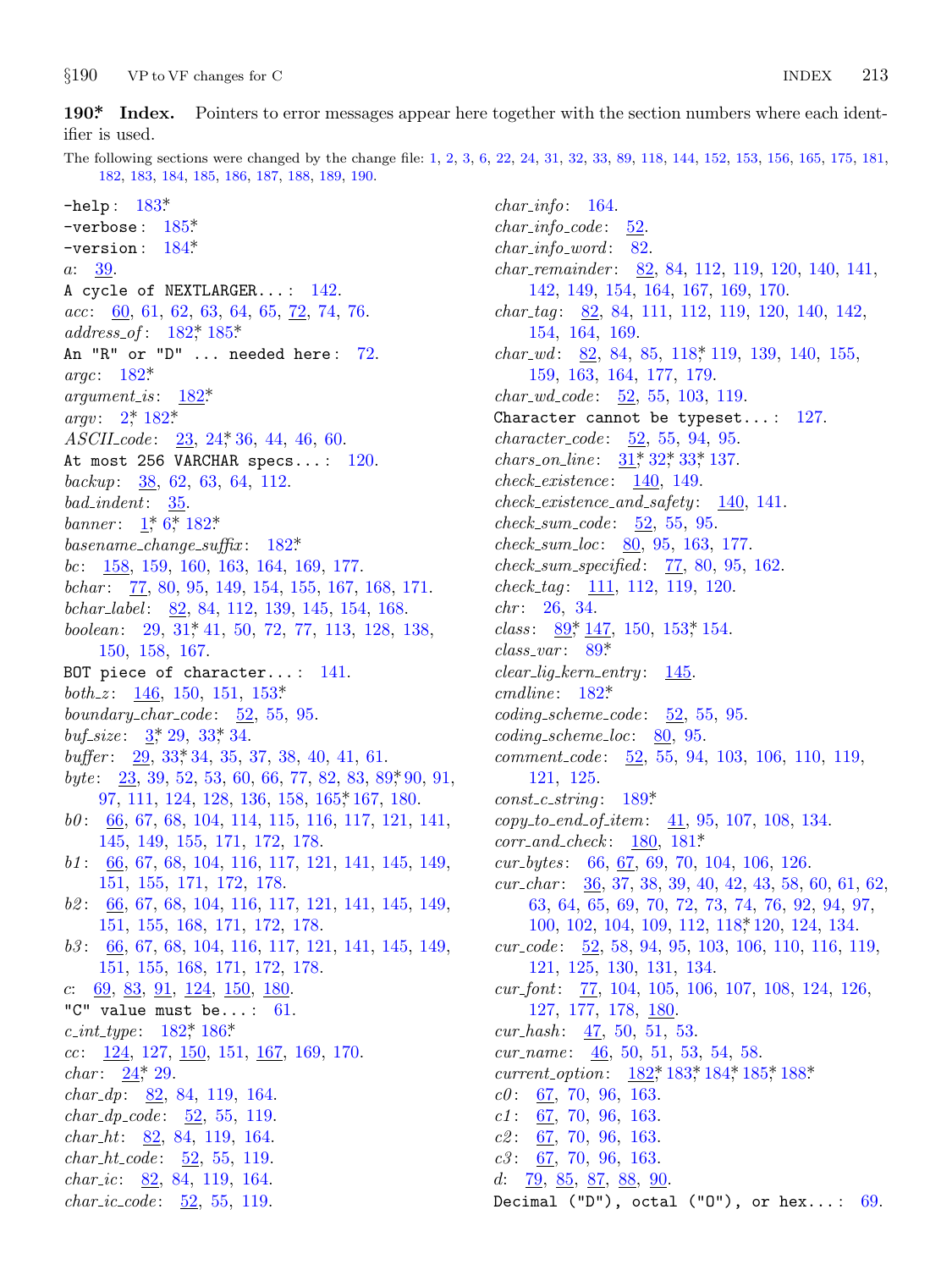*decr* : 4, 38, 40, 41, 50, 58, 76, 90, 97, 102, 117, 124, 128, 133, 150, 152\*, 159, 169, 1[70,](#page-7-0) 171. *delta* : 143, 144\*. depth: 52, 84, 119, 144, 159, 160. *design\_size* : 77, 80, 98, 162. *design size code* : 52, 55, 95. *design size loc*: 80, 162, 177. *design units* : 77, 80, 99, 106, 128, 163, 165\*, 179. *design units code* : 52, 55, 95. *dict ptr* : 44, 45, 53. *dictionary* : 44, 50, 53. *do\_nothing*: <u>4</u>, 111, 140, 151, 153, \*\* 182\*. Don't push so much...:  $132$ . *double check ext*: 155. *double c[heck](#page-6-0) lig* : 155. *double check rep*: 155. *double check tail* : 155. *down1* : 122, 131. *ec*: 158, 159, 160, 163, 164, 169, 177. Empty sta[ck.](#page-3-0)..:  $133$ . *endif* : 152\*. *enter name* : 53, 54. *eof* : [34.](#page-6-0) *eoln*: 34. *equiv* : 52, 53, 55, 58. *err print*: 33\*, 35, 38, 39, 40, 41, 42, 43, 58, 85, 92, 93, 95, 97, 98, 99, 100, 104, 107, 108, 111, 114, 115, 116, 117, [120](#page-10-0), 124, 126, 127, 132, 133, 135. *eval*:  $152^*$  153\* *excess*: 88, <u>89</u>\*, 90. *exis[tence](#page-6-0) [tail](#page-6-0)* : 140. *ext tag* : [8](#page-7-0)2, 111, 120, 140. *exten*: 77, 120, 121, 141, 155, 172. *extend filename* : 182\*. Extra rig[ht](#page-3-0) parenthesis: 92. *extra loc needed* : 167, 168, 170, 171.  $f: \quad \underline{152}^*, \; \underline{153}^*$ *fabs* : 165\*. *face code* : 52, 55, 95. *face loc*: 80, 95. false: 30, 33, 34, 41, 50, 72, 80, 100, 109, 112, 114, 115, 128, 139, 150, 159, 168, 170, 187\*. *family code* : 52, 55, 95. *family loc*: 80, 95. *farea length* : 77, 105, 108, 178. *farea start*: 77, 105, 108, 178. File ended unexpectedly...:  $40.$ *fill buffer* : 34, 35, 37, 38, 40, 41. *finish inner property list*: 102, 104, 109, 118\*, 120, 124. *finish the property* : 43, 94, 102, 103, 106, 110, 119, 121, 125.

*first\_ord* :  $24$ <sup>\*</sup>, 26. *fix\_word*:  $\overline{71}$ , 72, 77, 81, 82, 85, 86, 87, 88, 90, 91, 105, 123, 124, 128, 143, 158, 165\*. *flag*: 183\*, 184\*, 185\*, 188\*. *flush error* : 42, 94, 103, 106, 110, 119, 121, 125. *fname length* : 77, 105, 107, 178. *fname start*: 77, 105, 107, 178. *fnt def1* : 77, 122, 178. *fnt num 0* : 122, 126. *fnt1* : 77, 122, 126. *font area code* : 52, 56, 106. *font at*: 77, 105, 106, 178. *font at code* : 52, 56, 106. *font\_checksum*: 77, 105, 106, 178. *font checksum code* : 52, 56, 106. *font dimen code* : 52, 55, 95. *font dsize* : 77, 105, 106, 178. *font dsize [code](#page-6-0)* : 52, 56, 106. *font name code* : 52, 56, 106. *font number* : 77, 104, 126. *font ptr* : 77, 80, 104, 105, 126, 127, 177. FONTAREA clipped...: 108. FONTNAME clipped...: [10](#page-1-0)7. *forward* : 153\*. *four bytes* : 66, 67, 69, 77. *fprint [re](#page-5-0)al* : 2\*. *fraction digits* : 75, 76. *frozen du*: 77, 80, 99, 106, 128. Fuchs, David Raymond: 1\*. *g*: 180. *get byte* : 60, 95, 101, 103, 112, 115, 116, 117, 118\*, 119, 121, 127. *get fix* : 72, 98, 99, 103, 106, 117, 119, 129, 130, 131. *get four bytes* : 69, [96,](#page-5-0) 104, 106, 126. *get hex* : [39,](#page-10-0) 134. *get keyword char* : [37,](#page-10-0) 58. *get name* : 58, 94, [103,](#page-10-0) 106, 110, 119, 121, 125. *get next*: 38, [39,](#page-10-0) 42, 43, 58, 60, 61, 62, 63, 64, 65, 69, 70, 72, 73, 74, 76, 92, 97, 100, 102, 104, 109, 112, 118\*, 120, 12[4.](#page-6-0) *getopt*: [182\\*.](#page-11-0) *getopt long only* : 182[\\*.](#page-6-0) *getopt return val* : 182\*. *getopt struct*: 182\*. *good indent*: 27, 28, 35. *h*: <u>48, 85, 87, 88, 90, 124, 147, 152</u>\*, 153\* *has\_arg*: 183\*, 184\*, 185\*, 188\*. *hash*: 147, 148, 150, 152, 153, 154. *hash input*: 149, 150. *hash list*: 147, 150, 154, 180. *hash prime* : 47, 48, 49, 50, 51.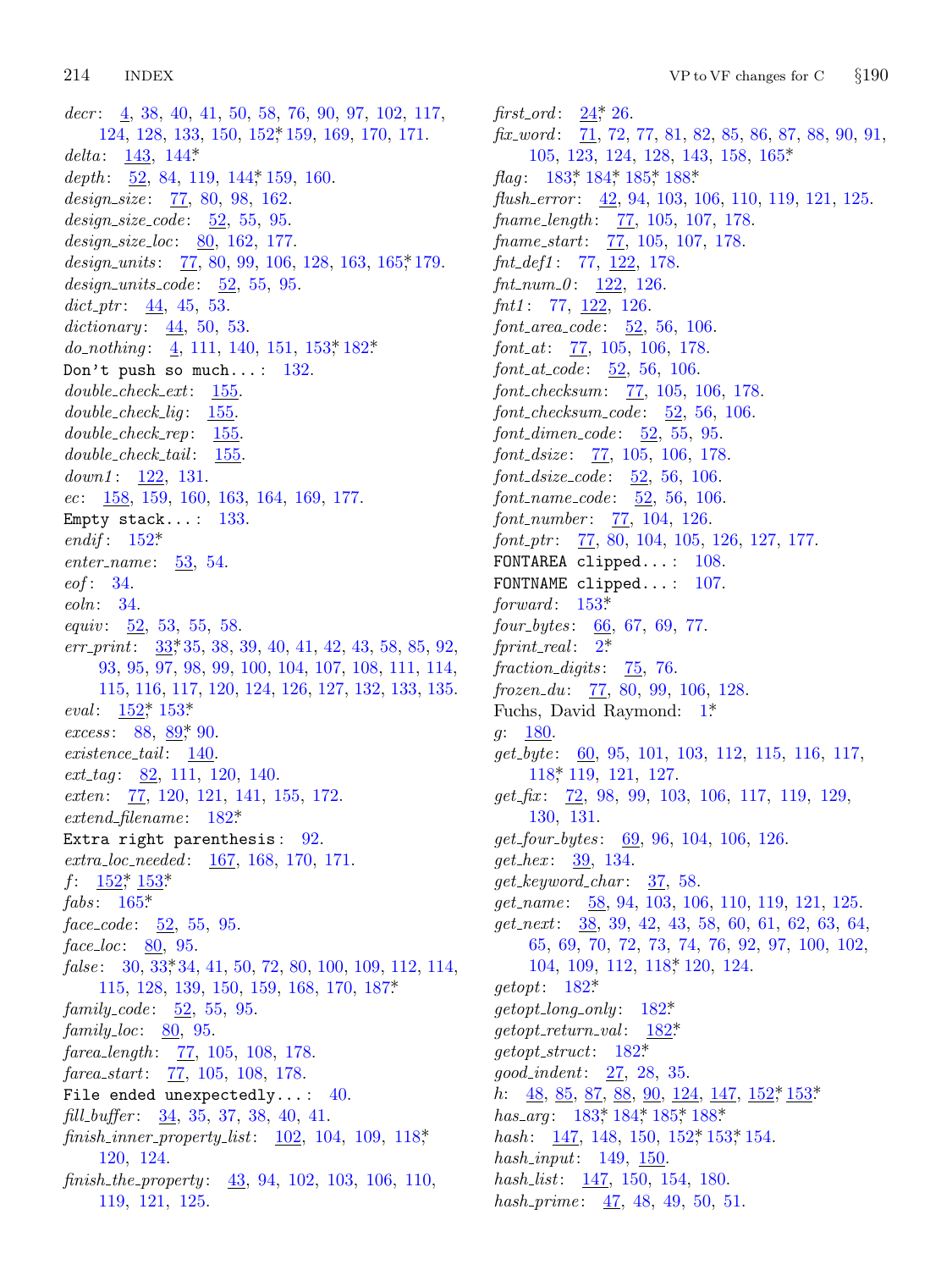$§190$ VP to VF changes for C

 $hash_ptr: 147, 148, 150, 154.$ hash\_size:  $3,147,148,150,152,154,180$ .  $header: 10.$ HEADER indices...:  $101$ . header\_bytes: 77, 79, 80, 95, 96, 97, 101, 161, 162, 163, 177. header\_code:  $52, 55, 95$ . header\_index: 77, 78, 79, 96, 97. header\_ptr:  $77, 80, 101, 159, 162$ . height:  $\frac{52}{52}$ , 81, 84, 119, 144, 159, 160.  $hh: 147, 154, 180$ hstack: 123, 124, 132, 133. I can handle only  $256...: 104$ . I had to round...:  $144*$ I'm out of memory...:  $41$ .  $id\_byte: 175^*177.$ *ifdef*:  $152^*$ Illegal character...:  $38, 41$ . Illegal digit: 70. Illegal face code...:  $65$ . Illegal hexadecimal digit: 39. *incr*:  $\frac{4}{3}$ , 34, 35, 37, 38, 40, 41, 53, 58, 65, 76, 85, 87, 90, 92, 97, 101, 102, 103, 104, 105, 116, 117, 120, 126, 128, 132, 137, 145, 150, 159, 169, 170, 177, 183, 184, 185\* *indent:*  $27, 28, 35$ . index:  $89,90,164$ .  $index\_var: 89*$ *indx*: 78, 147, 150, 152<sup>\*</sup> 153<sup>\*</sup> Infinite ligature loop...:  $154$ . initialize:  $2^* 181^*$ *input\_has\_ended:* 29, 30, 34, 40, 92.  $int_{\mathbb{R}} part: \quad \underline{72}.$ *integer*:  $25, 27, 39, 40, 41, 60, 69, 71, 72, 75, 77,$ 87, 88, 91, 128, 150, 152, 175, 176, 180, 182\* *invalid\_code*:  $26, 38, 41$ . *italic*: 52, 81, 84, 119, 144, 159, 160, 161, 166.  $j: 50, 72, 161.$ Junk after property value...:  $43$ .  $junk_error: 92, 93, 102, 104, 109, 118, 120, 124.$ k:  $25, 33, 50, 53, 88, 91, 97, 124, 128, 180$  $kern: 77, 113, 117, 171, 180.$  $\textit{kern\_flag}:$  113, 117, 149, 151, 155. *key*:  $150, 152^*$  $kpc\_set\_program\_name: 2^*$ KRN character examined...:  $149$ .  $krn\_code: 52, 55, 110.$  $krn\_ptr$ : 113, 117, 171, 180.  $l: \underline{40}, \underline{41}, \underline{87}, \underline{90}.$ *label\_code*:  $\underline{52}$ , 55, 110.  $label\_ptr:167, 169, 170, 171.$  $label\_table:167, 169, 170, 171.$ 

*last\_ord*:  $24$ <sup>\*</sup>, 26. *left\_ln:*  $29, 30, 33, 34.$ *left\_z*:  $146$ ,  $151$ ,  $153*$ level: 27, 28, 35, 40, 41, 58, 102, 104, 109, 118\* 120, 124. *lf*:  $\frac{158}{159}$ , 159, 160.  $lh: \quad \underline{158}, \; 159, \; 160.$ LIG character examined...:  $149$ . LIG character generated...:  $149$ .  $lig\_code: 52, 55, 110, 116.$  $lig\_exam: 149$ .  $lig\_\$   $\qquad 149$ .  $lig\text{-}kern: 77, 114, 115, 116, 117, 145, 147, 149,$ 151, 155, 168, 171, 180.  $lig\_ptr$ : 147, 149, 155, 171, 180.  $lig\_table\_code: 52, 55, 95.$  $lig\_tag: 82, 111, 112, 140, 154, 169.$  $lig\_z: \quad \underline{147}, \; 150, \; 153^*$  $limit: 29, 30, 33, 34, 35, 37, 38, 40, 41.$ *line*:  $27, 28, 33, 34$ . link: 81, 82, 84, 85, 87, 90, 166.  $list\_tag: 82, 111, 119, 140, 142.$ lk\_offset: 159, 160, 167, 168, 170, 171.  $lk\_step\_ended: 109, 112, 113, 114, 115, 116, 117.$  $load10: 54, 55, 56, 57.$  $load11: \underline{54}, 55.$  $load12: 54, 55, 56.$  $load13: 54, 57.$  $load14:$ 54.  $load15$ : 54.  $load16: \underline{54}, 55.$  $54.$  $load17:$  $load18: 54$ .  $load19: 54.$  $load20: 54, 57.$  $load3:$  $\frac{54}{5}, 55, 56.$  $load4: 54, 55, 56, 57.$  $load5: 54, 55, 57.$  $load6:$ 54, 55, 56, 57. *load* $7: \frac{54}{9}, 55, 56, 57.$  $load8: 54, 55, 56.$  $load9: 54, 55, 56.$  $loc: \quad 29, 30, 33, 34, 35, 37, 38, 40, 41, 58, 61,$ 92, 102. long\_options: 182, 183, 184, 185, 188. longest\_name:  $46, 50, 53, 58$ . lookup:  $\frac{50}{50}$ , 53, 58.  $m: 87, 90, 165$ \* make\_suffix:  $182^*$  $map\_code: 52, 56, 119.$  $map_{font_{code}}: 52, 56, 95.$ 

 $max\_header\_bytes: \frac{3*}{10}, 78, 101, 161.$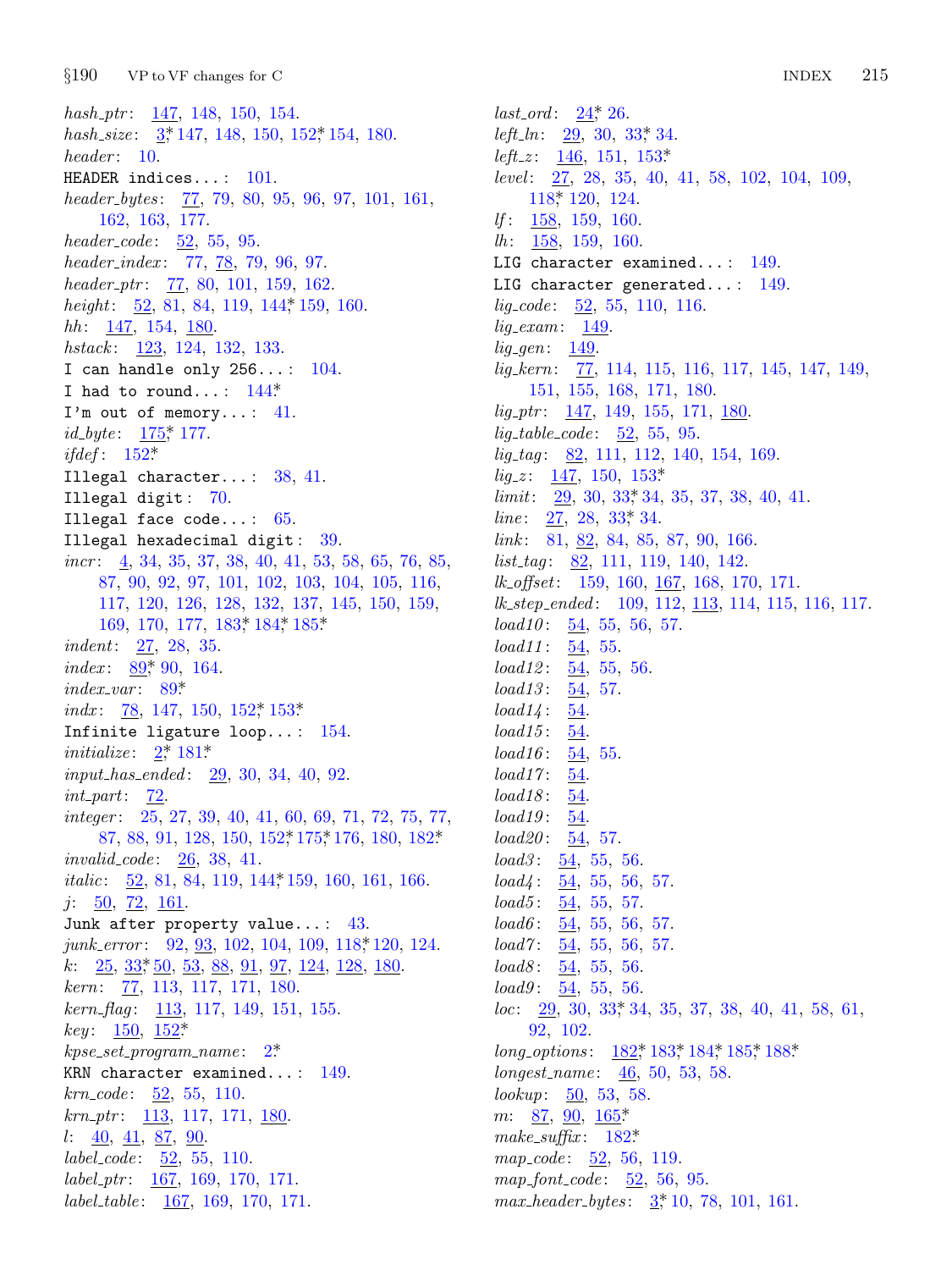#### 216 **INDEX**

max\_kerns: 3,\* 77, 113, 117, 180.  $max\_letters: \underline{44}, 50.$  $max\_lig\_steps: \frac{3*}{77}, 115, 116, 117, 147, 180.$ max\_name\_index: 44, 46, 47, 52.  $max\_param\_words: \frac{3}{2}, 12, 77, 103, 161.$  $max\_stack: \frac{3}{2}, 123, 132.$ Maximum SKIP amount...:  $115$ . mem\_ptr:  $82, 84, 85$ . *mem\_size*:  $81, 85$ . *memory*: 81, 82, 84, 85, 87, 88, 89, 90, 158, 159, 160, 161, 163, 166, 179. Memory overflow...:  $85$ . MID piece of character...: 141.  $min\_cover: 87, 88.$  $min\_nl$ :  $77, 80, 112, 115, 145.$ Missing POP supplied: 124. move\_down\_code: 52, 56, 125, 131. move\_right\_code:  $52, 56, 125, 130$ . my\_name:  $1, 2, 182$ \*  $n: 165*$  $n\_options: 182*$ name: 182\*, 183\*, 184\*, 185\*, 188\* *name\_enter*:  $180, 181*$ name\_length:  $\frac{46}{50}$ , 50, 51, 53, 54, 58. name\_ptr:  $\frac{46}{50}$ , 50, 58. ne: 77, 80, 120, 121, 155, 159, 160, 172. *negative*: 72, 73, 128.  $next_d$ : 86, 87, 88, 98, 99.  $next\_\n{larger\_\n{code}:}$  52, 55, 119.  $nhash: 47, 49, 50, 53.$  $nk: 77, 80, 117, 159, 160, 171.$ nl: 77, 80, 112, 114, 115, 116, 117, 139, 145, 149, 154, 155, 159, 160, 168, 171. no<sub>-taq</sub>: 82, 84, 111, 140, 142, 154.  $nonblank\_found: 41.$ not\_found: 50, 158, 159. np: 77, 80, 103, 159, 160, 173.  $numbers\_differ: 104, 126.$  $opcode: 128.$  $optind: 182*$ option\_index:  $182^*$ out: 156,\* 160, 162, 164, 165,\* 166, 171, 172, 174. *out\_scaled:*  $165$ <sup>\*</sup>, 166, 171, 173. *out\_size*: 160, 171. *output*:  $2^*$  $p: \underline{85}, \underline{87}, \underline{90}, \underline{150}, \underline{161}.$ packet\_length: 77, 80, 124, 179. packet\_start: 77, 80, 124, 179.  $par_1ptr: 161, 173.$ *param:* 77, 103, 173, 174.  $param\_enter: 180.$ PARAMETER index must not...: 103.

parameter\_code: 52, 55, 57, 103. parse\_arguments:  $2, \frac{182}{3}$ pending:  $146, 147, 153*$ *perfect*: 31, 32, 33, 181, *pointer*:  $\underline{81}$ , 82, 85, 87, 88, 89, 90, 161. *pop*:  $122, 124, 133.$ pop\_code: 52, 56, 125. *post*:  $122, 177$ . pre:  $122, 177$ . print:  $2^*$  6, 33, 136, 137, 140, 142, 144, 154,  $155, 165*$ print\_ln:  $2, 6, 33, 85, 137, 139, 140, 142, 144,$ 154, 155, 165, 181\* print\_octal: 136, 137, 140, 142, 154, 155. print\_real:  $2, 144, 165$ \*  $print\_version\_and\_exit:$  182\* *push:* 122, 132. *push\_code:* 52, 56, 125. *putbyte*:  $156$ <sup>\*</sup>,  $175$ <sup>\*</sup> q:  $90, 161$ .  $r: 69.$  $read: 34.$  $read\_BCPL: 95, 97.$  $read\_char\_info: 95, 180.$  $read\_four\_bytes: 95, 96, 101.$ *read\_input*:  $180, 181*$  $read\_lig\_kern: 95, 180$  $read\_ln: 34.$  $read\_packet: 119, 124.$ Real constants must be...:  $72, 74$ . REP piece of character...:  $141$ .  $reset: 6*$ *rewritebin:*  $22^*$ *right\_ln:* 29, 30, 33, 34, 37. right\_z:  $146, 151, 153*$ *right1*:  $122, 130.$ round: 106, 128, 163, 165, 179.  $round\_message: \quad \underline{144^*}$  $rr: 167, 169, 170, 171.$ *select\_font\_code:*  $\underline{52}$ , 56, 125.  $set\_char\_code: 52, 56, 125.$  $set\_char_0: 122.$ set\_indices:  $90, 144$ <sup>\*</sup> *set\_rule*:  $122, 129$ . *set\_rule\_code*:  $52, 56, 125$ .  $set1: 122, 127, 179.$ seven\_bit\_safe\_flag: 77, 80, 100, 139.  $seven\_bit\_safe\_flag\_code: \underline{52}, 55, 95.$ seven\_flag\_loc:  $80, 162$ . seven\_unsafe: 138, 139, 140, 149, 162. shorten:  $88, 144$ <sup>\*</sup>  $show_error{\_}context{\_}33^*$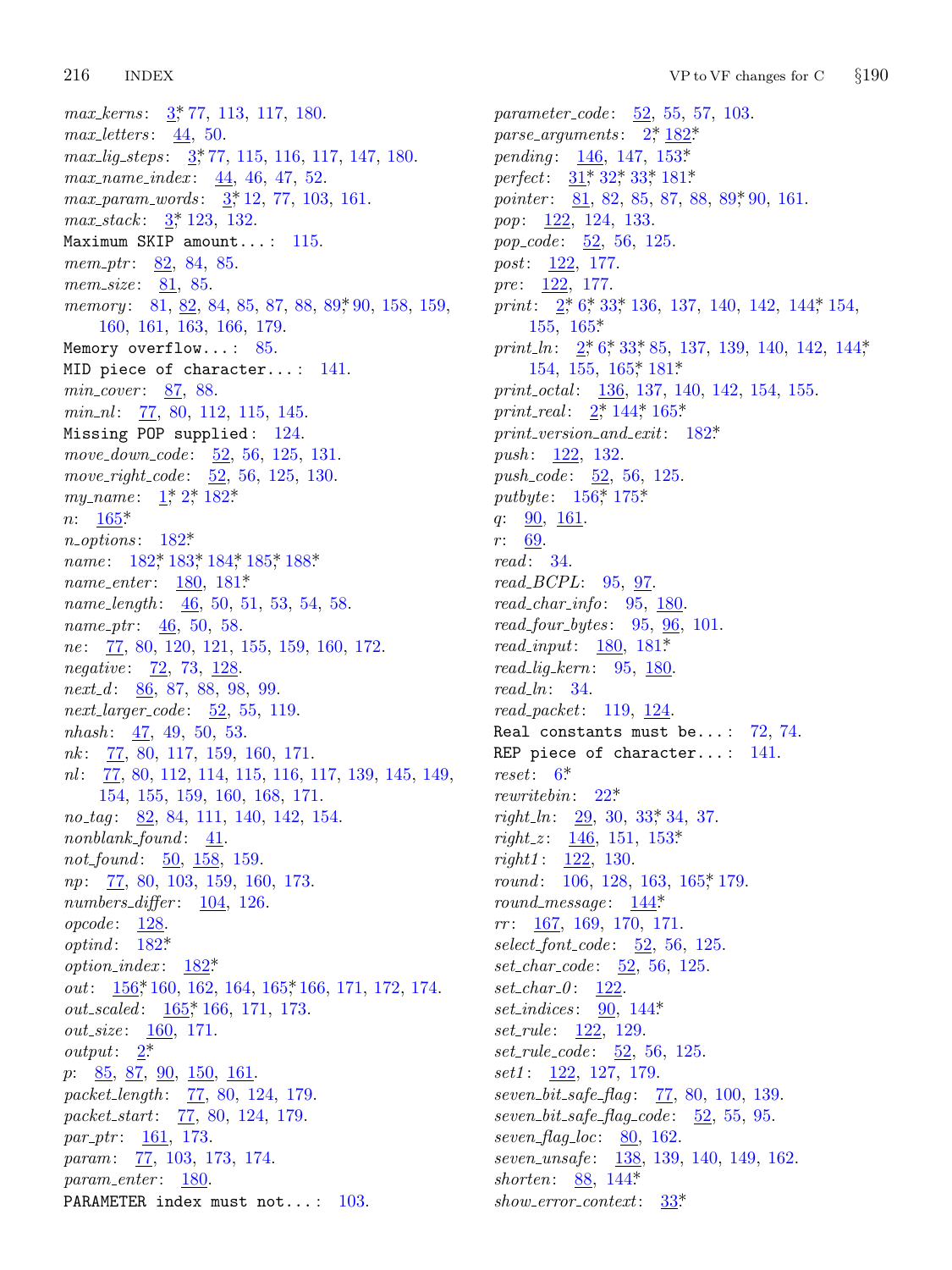$§190$ VP to VF changes for C

simple:  $146, 147, 150, 151, 153$ , 154. SKIP must follow LIG or KRN: 115.  $skip\_code: 52, 55, 110.$ skip\_error: 42, 60, 61, 62, 63, 64, 65, 69, 70, 72, 74, 101.  $skip\_to\_end\_of\_item: \underline{40}, 42, 43, 94, 102, 103, 104,$ 106, 109, 110, 118, 119, 120, 121, 124, 125.  $skip\_to\_parent: 42, 93, 100, 112.$ Sorry, I don't know...:  $58$ . Sorry, I haven't room...:  $154$ . Sorry, it's too late...:  $99$ . Sorry, LIGTABLE too  $long...: 115, 116, 117.$ Sorry, the maximum...:  $70$ . Sorry, too many different kerns...: 117. *sort\_in*:  $\underline{85}$ , 118, 119, 140, 155.  $sort\_ptr: 167, 169, 170, 171.$ Special command being clipped...:  $135$ . special\_code: 52, 56, 125, 134.  $special\_hex\_code: \underline{52}, 56, 125.$  $special\_start: 124, 134, 135.$ stack\_ptr: 123, 124, 130, 131, 132, 133.  $start:$  44, 45, 46, 47, 50, 52, 53.  $start\_ptr: 44, 45, 53.$ *stderr*:  $2^* 182^*$ STOP must follow LIG or KRN: 114.  $stop\_code: 52, 55, 110.$ stop\_flag: 113, 114, 145, 149. strcmp:  $182^*$ String is too long...:  $97$ . system dependencies:  $2^*22^*24^*34$ .  $t: \underline{60}, \underline{128}, \underline{150}, \underline{167}.$ tail:  $\underline{54}$ .  $temp\_width: 158, 163.$  $text: 5.$ *tfm\_file*:  $2, 21, 22, 156$ <sup>\*</sup> *tfm\_name*:  $22^* 182^* 189^*$ The character NEXTLARGER...: 140. The design size must...:  $98$ . The flag value should be...:  $100$ . The font is not...safe:  $139$ . The number of units...:  $99$ . The relative dimension...:  $165*$ There's junk here...:  $93$ . This character already...:  $111$ . This HEADER index is too big...:  $101$ . This PARAMETER index is too big...:  $103$ . This property name doesn't belong...:  $94$ , 103, 106, 110, 119, 121, 125. This value shouldn't...:  $62, 63, 64$ . TOP piece of character...:  $141$ . true:  $30, 32, 34, 41, 50, 95, 100, 106, 116, 117,$ 128, 140, 149, 150, 159, 168.

 $tt: \underline{147}, 154.$  $t1: \frac{54}{5}$  $t10: 54.$  $t11: 54.$  $t12: 54.$  $t13: 54.$  $t14: \frac{54}{5}$  $t15:$ 54.  $t16: 54.$  $t17:54.$  $t18: 54.$  $t19: 54.$  $t2: 54.$  $t20: 54.$  $t3: 54.$  $t_4: 54$  $t5: 54.$  $t6:$  $54$  $t\gamma$ :  $54$  $t8:$ 54.  $t9: 54.$ *uexit*:  $181^*$ Undefined MAPFONT...:  $126$ . unity: 71, 72, 80, 98, 106, 128, 163, 165,\*179. UNSPECIFIED: 80. Unused KRN step...: 155. Unused LIG step...:  $155$ . Unused VARCHAR...: 155. usage:  $182*$ usage\_help:  $182^*$  $v: 124.$ val: 183, 184, 185, 188, var\_char\_code: 52, 55, 119, 121. *vcount*:  $175$ <sup>\*</sup> 177, 178, 179. verbose: 6, 118, 181, 185, 186, 187\* version\_string:  $6^*$  $vf: 3, 41, 77, 134, 135, 177, 178, 179.$ *vf*\_file:  $2, \ 21, \ 22, \ 175$ \* *vf*<sub>-</sub>*fix*:  $\frac{128}{129}$ , 129, 130, 131. *vf\_name*:  $22^*$ ,  $182^*$ ,  $189^*$ . *vf\_output*:  $180, 181^*$  $vf_{\perp}ptr$ : 41, 77, 80, 95, 107, 108, 124, 134, 135. vf\_size: 3,\*41, 77, 80, 105, 124, 135, 178, 179. *vf\_store*:  $41, 124, 126, 127, 128, 129, 130, 131,$ 132, 133, 134. virtual\_title\_code:  $52, 56, 95$ . vout: 175, 176, 177, 178, 179. vout\_int: 176, 178, 179.  $vpl\_enter: 180$ *vpl\_file*:  $2, 5, 6, 34$ . *vpl\_name*:  $6, 182, 189$ 

 $VP to VF: \quad \underline{2^*}$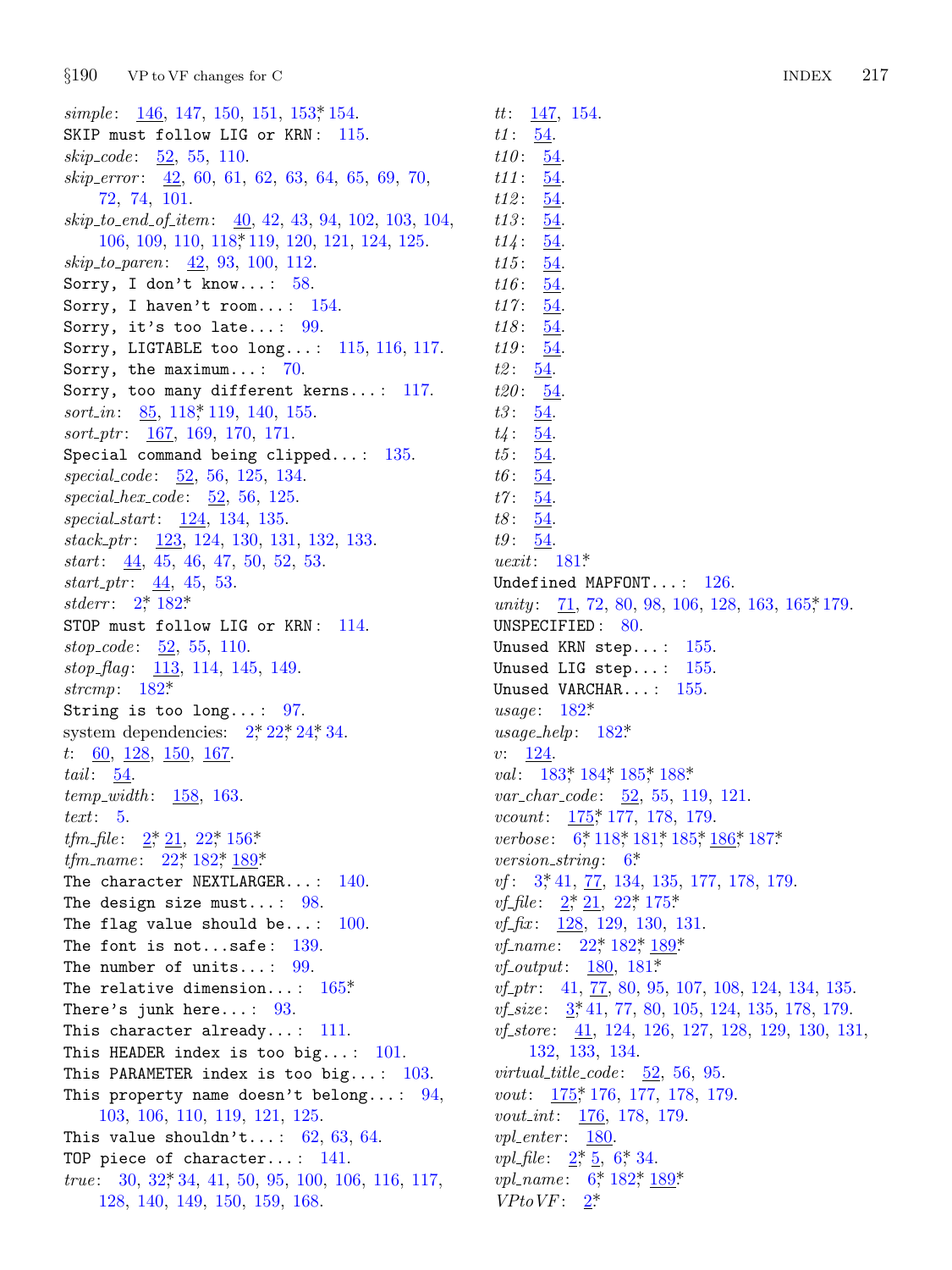218 **INDEX**   $\operatorname{VP}$  to  $\operatorname{VF}$  changes for  $\operatorname{C}$  $§190$ 

VPTOVF\_HELP: 182\* vstack: 123, 124, 132, 133. VTITLE clipped...:  $95$ . *vtitle\_length:* 77, 80, 95, 177. *vtitle\_start:* 77, 80, 95, 177. Warning: Inconsistent indentation...:  $35$ . Warning: Indented line...:  $35$ . width: 52, 81, 84, 85, 118, 119, 140, 144, 155, 158, 159, 160, 161, 166.  $write: 2^*$ *write\_ln:*  $2^{*}$ , 182<sup>\*</sup> *wstack*:  $123, 130$ .  $w0: 122, 130.$  $w1: \quad \underline{122}, \quad 130.$ x:  $91, 124, 128, 152, 153, 176$  $x_{\text{L}}\text{ig\_cycle:}$   $\frac{147}{153}$ ,  $153$ ,  $154$ .  $xord: \underline{24}^*26, 34, 37, 38, 41, 61.$  $xstack: 123, 130.$  $xxx1: \quad \underline{122}, \ 124, \ 134.$  $xxx4: \overline{122}, 135.$  $x0: \frac{122}{130}.$  $x1: \underline{122}, 130.$  $y: \quad \underline{150}, \ \underline{152}^* \ \underline{153}^*$  $y\_lig\_cycle \text{: } \underline{147}, \text{ } 148, \text{ } 153\text{*} \text{ } 154.$ You need "C" or "D" ... here:  $60$ . *ystack*:  $123, 131.$  $y0: \frac{122}{131}.$  $y1: \underline{122}, 131.$ zero\_bytes: 67, 68, 69, 70, 105, 120.  $zstack: 123, 131.$  $zz: \quad 150, \; 151.$  $z0: \underline{122}, 131.$  $z1: \frac{122}{131}.$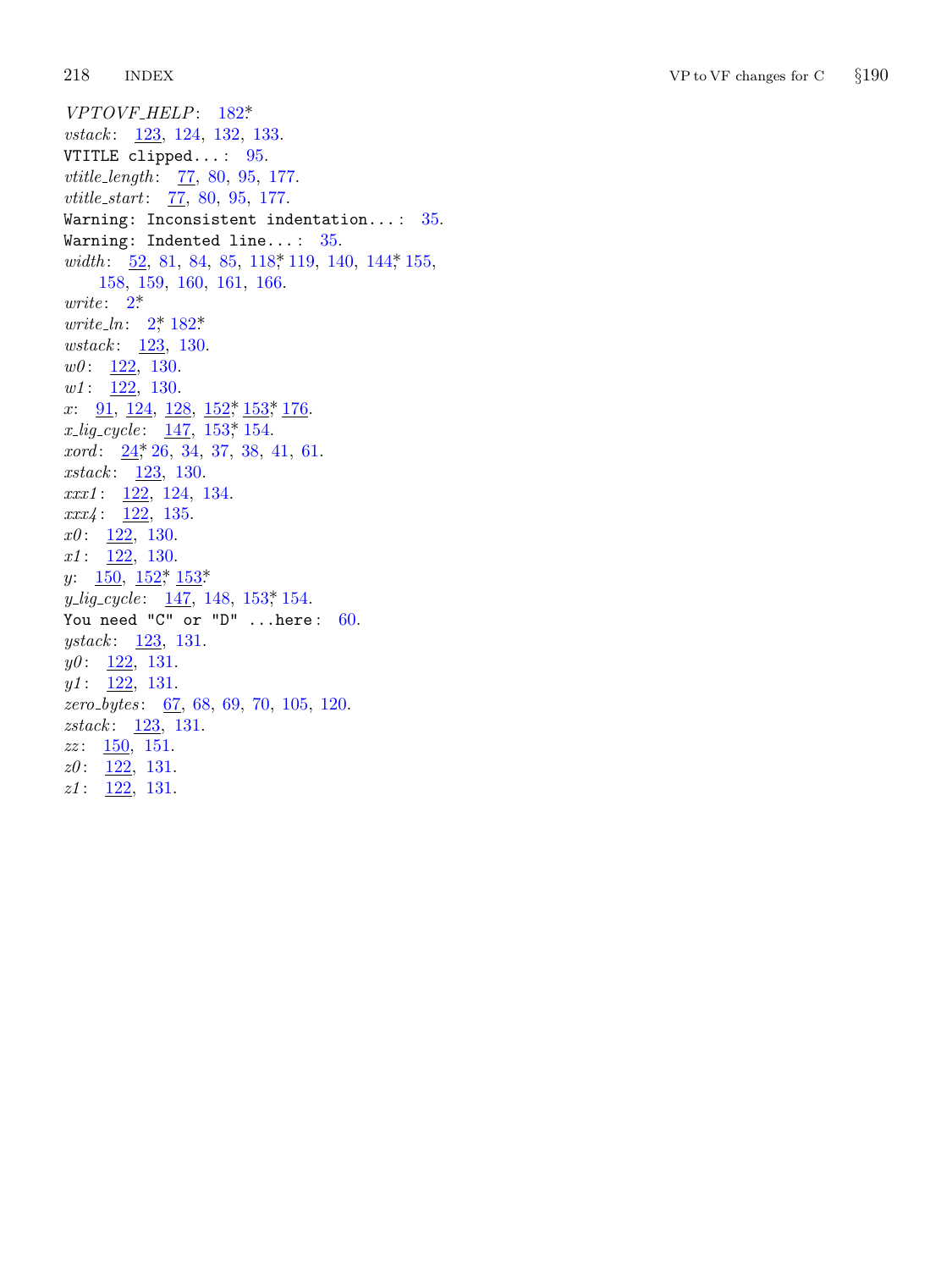*⟨* Assemble a font selection 126 *⟩* Used in section 125. *⟨* Assemble a horizontal movement 130 *⟩* Used in section 125. *⟨* Assemble a rulesetting instruction 129 *⟩* Used in section 125. *⟨* Assemble a special command 134 *⟩* Used in section 125. *⟨* Assemble a stack pop 133 *⟩* Used in section 125. *⟨* Assemble a stack push 132 *⟩* Used in section 125. *Assemble a typesetting instruction*  $127$  *Used in section 125. ⟨* Assemble a vertical movement 131 *⟩* Used in section 125. *Check for infinite ligature loops*  $154$  */* Used in section 139. *Check ligature program of <i>c* 149 *and 140.* Used in sections 139 and 140. Check the pieces of  $ext{er}[c]$  [14](#page-1-0)[1](#page-1-0)  $\}$  Used in section 140. *⟨* Compute the check sum 163 *⟩* Used in section 162. Compute the command parameters *y*, *cc*, and *zz* 151 *a* Used in section 150. *⟨* Compute the hash code, *cur hash* , for *cur name* 51 *⟩* Used in section 50. *Compute the ligature/k[ern](#page-11-0) p[rog](#page-11-0)ra[m o](#page-11-0)ff[set](#page-11-0)*  $168$  *Vsed in sect[ion](#page-10-0) 159. ⟨* Compute the twelve sub[file](#page-10-0) sizes 159 *⟩* Used i[n](#page-1-0) section 157. *Constants in the outer block*  $3^*$  *Vsed [in s](#page-9-0)ection*  $2^*$ . *⟨* Convert *xxx1* command to *xxx4* 135 *⟩* Used in section 134. *⟨* Correct and check the information 139 *⟩* Used in section 180. Declare the *vf\_fix* procedure  $128$  Used in section 124. *Define the option table 183\*, 184\*, 185\*, 188\* <i>Q* Used in section 182\*. *Define parse\_arguments*  $182^*$  Used in section  $2^*$ . Do the TFM output  $157$  Used in section  $181^*$ . *⟨* Do the VF output 177 *⟩* Used in section 180. *<u>Doublecheck the lig/kern commands and the extensible recipes 155 <i>>* Used in section 139.</u> *⟨*Enter all the PL names and thei[r eq](#page-3-0)uivalen[ts,](#page-3-0) except the parameter names 55 *⟩* Used in section 180. Enter all the V[PL](#page-8-0) na[mes](#page-11-0)  $56$  *\* Used in section 18[0.](#page-1-0) Enter the parameter names  $57$  Used in section 180. Find the minimum *lk\_offset* a[nd a](#page-11-0)djust all remaind[ers](#page-10-0)  $170$  *\* Used in section 168. *⟨* For all characters *g* generated by *c*, make sure that *char wd* [*g*] is nonzero, and set *seven unsafe* if  $c < 128 \leq g$  140 *\* Used in section 139. *⟨* Globals in the outer block 5, 21, 24\*, 27, 29, 31\*, 36, 44, 46, 47, 52, 67, 75, 77, 82, 86, 89\*, 91, 113, 123, 138, 143, 147, 158, 161, 167, 175\*, 186\*, 189\* *⟩* Used in section 2\*. *⟨*Initialize a new local font 105 *⟩* Used in section 104. *Initialize the option variables*  $187^*$  *Vsed in section 182\*. l*Insert all labels into *label\_table* 169 *\* Used in section 168. Local variables for initialization  $25, 48, 79, 83$  Used in section  $2^*$ . Make sure that *c* is not the largest element of a charlist cycle 142 *a* Used in section 139. *⟨* Make sure the ligature/kerning program ends appropriately 145 *⟩* Used in section 139. *Multiply by 10, add*  $cur\_char - "0",$  *and*  $get\_next$  *74)* Used in section 72. *Multiply by r, add*  $cur\_char - "0",$  *and*  $get\_next$  *70 Used in section 69. ⟨* Output a local font definition 178 *⟩* Used in section 177. *⟨* Output a packet for character *c* 179 *⟩* Used in section 177. *⟨* Output the character info 164 *⟩* Used in section 157. *⟨* Output the dimensions themselves 166 *⟩* Used in section 157. *⟨* Output the extensible character recipes 172 *⟩* [U](#page-5-0)sed in section 157. *⟨* Output the header block 162 *⟩* Used in section 157. *⟨* Output the ligature/kern program 171 *⟩* Used in section 157. *⟨* Output the parameters 173 *⟩* Used in section 157. Output the slant  $(\text{param}[1])$  without scaling  $174$  Used in section 173. *⟨* Output the twelve subfile sizes 160 *⟩* Used in section 157. *⟨*Print *c* in octal notation 137 *⟩* Used in section 118\*.